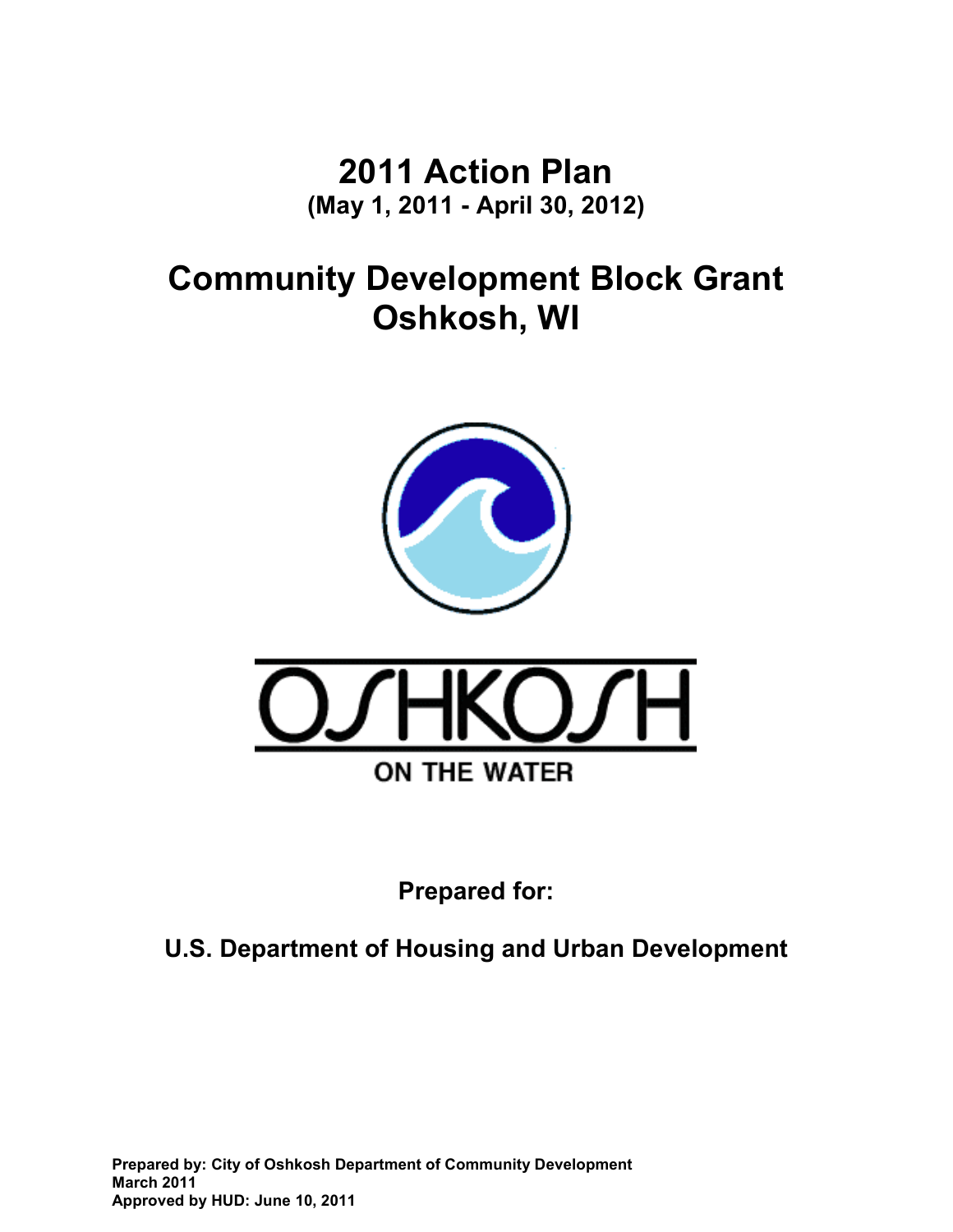

# **2011 Action Plan/Program Year 2 2010-2014 Consolidated Plan Oshkosh, WI**

# **TABLE OF CONTENTS**

| Appendix A - Public Hearing Notice                            |  |
|---------------------------------------------------------------|--|
| Appendix B - Local Certifications                             |  |
| Appendix C - Housing Needs Table                              |  |
| Appendix D - Continuum of Care Chart                          |  |
| Appendix E - Housing & Community Development Activities Table |  |
| Appendix F - Non-Homeless Special Needs Table                 |  |
| Appendix G - Project Worksheets                               |  |
| Appendix H - Specific Annual Objectives                       |  |
| Appendix I - Annual Housing Completion Goals                  |  |

Appendix J – Proposed 2011 Expenditure Worksheet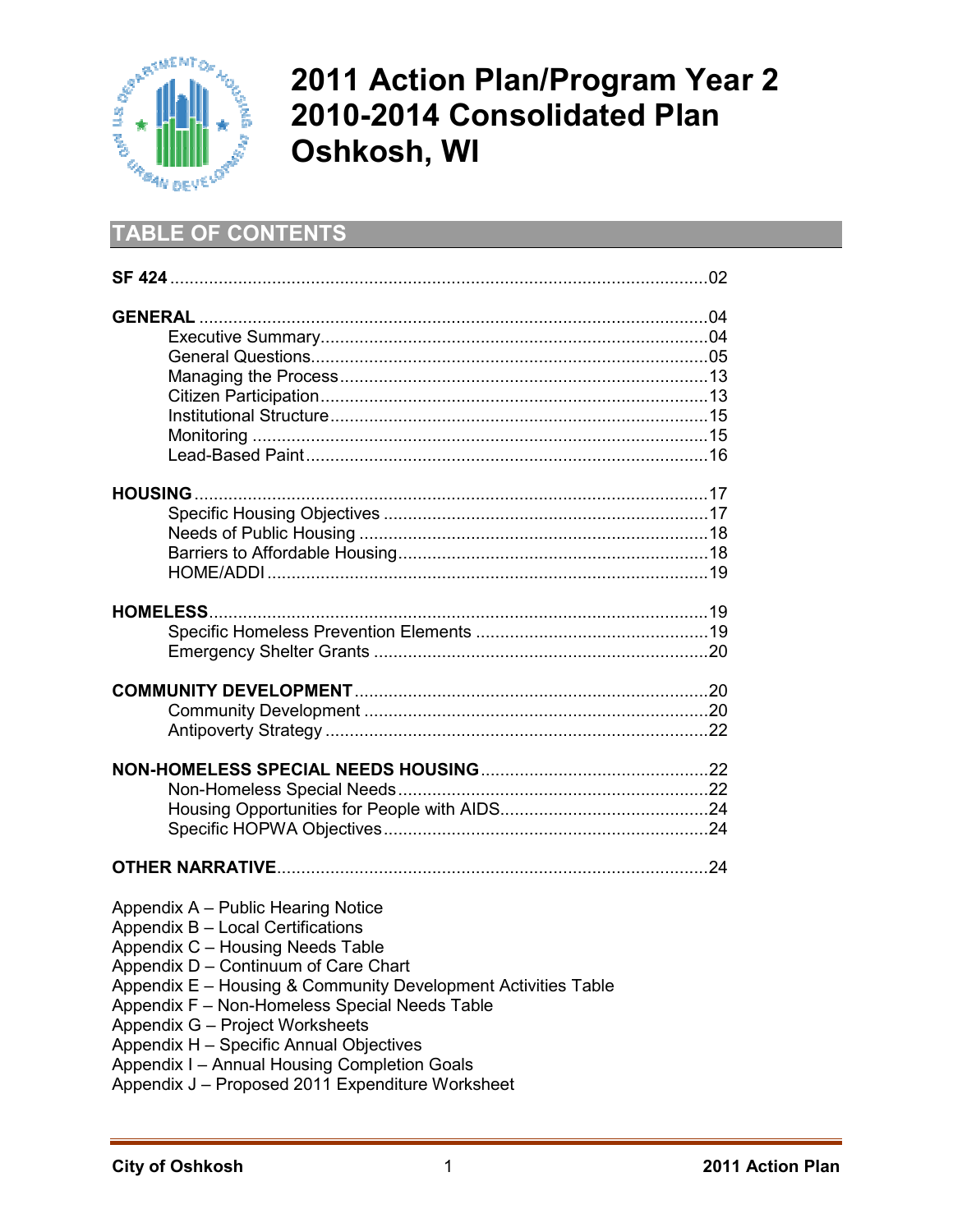| Date Submitted                                                                                     | <b>Applicant Identifier</b>               |                                                     | <b>Type of Submission</b>            |
|----------------------------------------------------------------------------------------------------|-------------------------------------------|-----------------------------------------------------|--------------------------------------|
| Date Received by state                                                                             | <b>State Identifier</b>                   | <b>Application</b>                                  | <b>Pre-application</b>               |
| Date Received by HUD                                                                               | <b>Federal Identifier</b>                 | Construction                                        | Construction                         |
|                                                                                                    |                                           | Non Construction                                    | <b>Non Construction</b>              |
| <b>Applicant Information</b>                                                                       |                                           |                                                     |                                      |
| City of Oshkosh                                                                                    |                                           | WI554960 OSHKOSH                                    |                                      |
| Department of Community Development                                                                |                                           | DUNS: 048029839                                     |                                      |
| PO Box 1130, 215 Church Avenue                                                                     |                                           | Organizational Unit: Municipality                   |                                      |
| Oshkosh                                                                                            | Wisconsin                                 | Department of Community Development                 |                                      |
| 54903-1130                                                                                         | Country U.S.A.                            | <b>Division of Planning Services</b>                |                                      |
| <b>Employer Identification Number (EIN):</b>                                                       |                                           | Winnebago County                                    |                                      |
| 39-6005563                                                                                         |                                           | Program Year Start Date (05/2011)                   |                                      |
| <b>Applicant Type:</b>                                                                             |                                           | <b>Specify Other Type if necessary:</b>             |                                      |
| Local Government: City                                                                             |                                           | <b>NA</b>                                           |                                      |
|                                                                                                    |                                           |                                                     | <b>U.S. Department of</b>            |
| <b>Program Funding</b>                                                                             |                                           |                                                     | <b>Housing and Urban Development</b> |
| Catalogue of Federal Domestic Assistance Numbers; Descriptive Title of Applicant Project(s); Areas |                                           |                                                     |                                      |
| Affected by Project(s) (cities, Counties, localities etc.); Estimated Funding                      |                                           |                                                     |                                      |
| <b>Community Development Block Grant</b>                                                           |                                           | 14.218 Entitlement Grant                            |                                      |
| CDBG Project Titles: 2011 Action Plan                                                              |                                           | Description of Areas Affected by CDBG               |                                      |
|                                                                                                    |                                           | Project(s): Oshkosh, WI                             |                                      |
| \$CDBG Grant Amount: \$775,244                                                                     | \$Additional HUD Grant(s)<br>Leveraged NA | Describe NA                                         |                                      |
| \$Additional Federal Funds Leveraged NA                                                            |                                           | \$Additional State Funds Leveraged NA               |                                      |
| \$Locally Leveraged Funds \$64,929 City of Oshkosh \$Grantee Funds Leveraged NA                    |                                           |                                                     |                                      |
| Seniors Center Health & Fitness Program                                                            |                                           |                                                     |                                      |
| \$Anticipated Program Income: \$0                                                                  |                                           | Other (Describe): \$88,440 Public Service           |                                      |
|                                                                                                    |                                           | Consortium (United Way, OACF, Winn County)          |                                      |
| Total Funds Leveraged for CDBG-based Project(s): \$928,613                                         |                                           |                                                     |                                      |
| Home Investment Partnerships Program                                                               |                                           | 14.239 HOME                                         |                                      |
| <b>HOME Project Titles: NA</b>                                                                     |                                           | Description of Areas Affected by HOME<br>Project(s) |                                      |
| <b>SHOME Grant Amount NA</b>                                                                       | \$Additional HUD Grant(s)<br>Leveraged NA | <b>Describe NA</b>                                  |                                      |
| \$Additional Federal Funds Leveraged                                                               |                                           | \$Additional State Funds Leveraged NA               |                                      |
| \$Locally Leveraged Funds \$366,500 OWCHA<br>HOME/HODAP Homebuyer's Assistance Program             |                                           | \$Grantee Funds Leveraged NA                        |                                      |
| \$Anticipated Program Income NA                                                                    |                                           | Other (Describe) NA                                 |                                      |
| Total Funds Leveraged for HOME-based Project(s) \$366,500                                          |                                           |                                                     |                                      |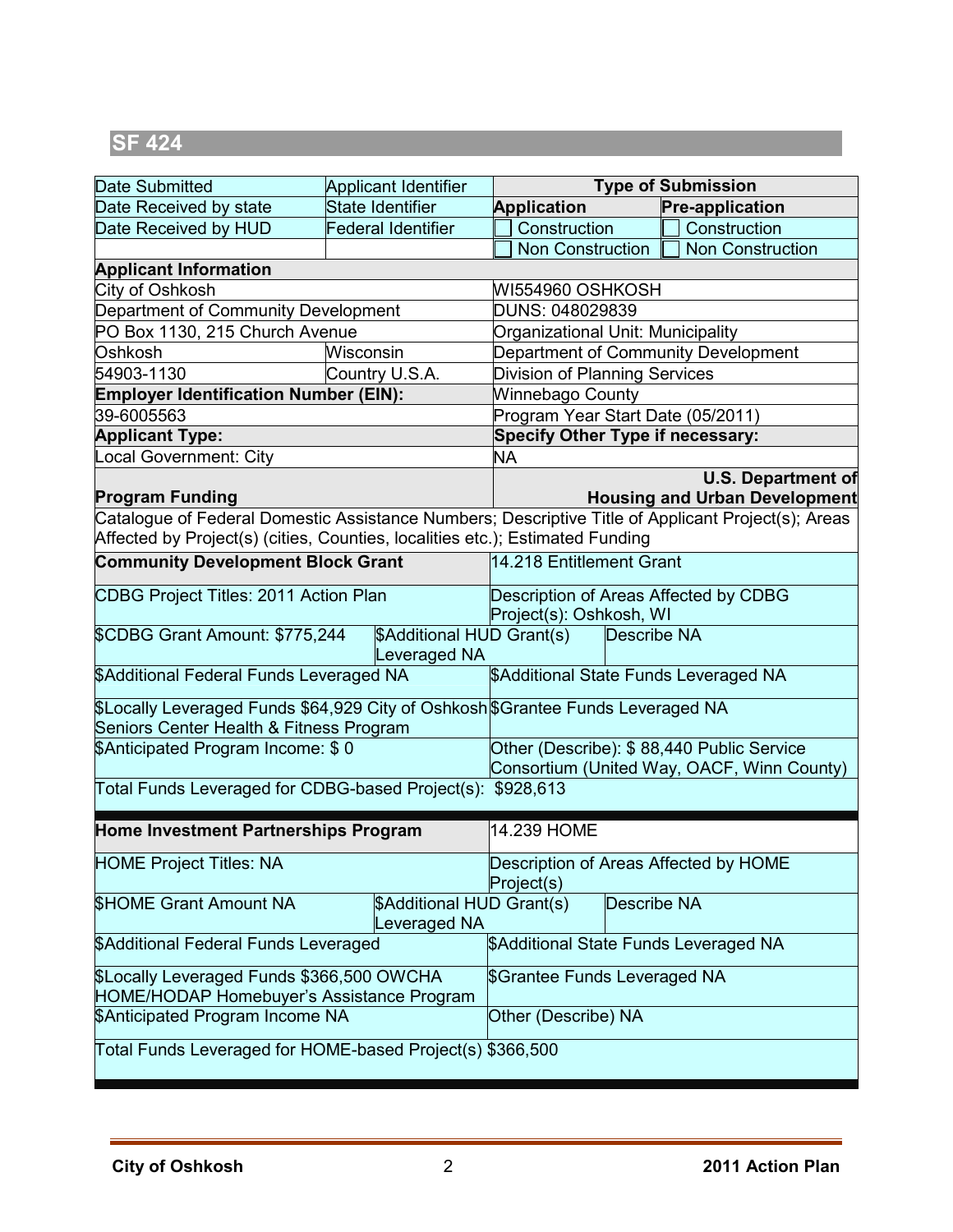| <b>Housing Opportunities for People with AIDS</b>                                                                                             |                         | 14.241 HOPWA                                                 |                                                                          |                                  |  |
|-----------------------------------------------------------------------------------------------------------------------------------------------|-------------------------|--------------------------------------------------------------|--------------------------------------------------------------------------|----------------------------------|--|
| <b>HOPWA Project Titles: NA</b>                                                                                                               |                         | Description of Areas Affected by HOPWA<br>Project(s) NA      |                                                                          |                                  |  |
| <b>SHOPWA Grant Amount NA</b>                                                                                                                 | Leveraged NA            |                                                              | \$Additional HUD Grant(s)                                                | <b>Describe NA</b>               |  |
| \$Additional Federal Funds Leveraged NA                                                                                                       |                         |                                                              | \$Additional State Funds Leveraged NA                                    |                                  |  |
| <b>\$Locally Leveraged Funds NA</b>                                                                                                           |                         | \$Grantee Funds Leveraged NA                                 |                                                                          |                                  |  |
| \$Anticipated Program Income NA                                                                                                               |                         |                                                              | Other (Describe) NA                                                      |                                  |  |
| Total Funds Leveraged for HOPWA-based Project(s) NA                                                                                           |                         |                                                              |                                                                          |                                  |  |
| <b>Emergency Shelter Grants Program</b>                                                                                                       |                         |                                                              | 14.231 ESG                                                               |                                  |  |
| <b>ESG Project Titles: NA</b>                                                                                                                 |                         | Description of Areas Affected by ESG Project(s)<br><b>NA</b> |                                                                          |                                  |  |
| <b>SESG Grant Amount NA</b><br>\$Additional HUD Grant(s)<br><b>Describe NA</b><br>Leveraged NA                                                |                         |                                                              |                                                                          |                                  |  |
| \$Additional Federal Funds Leveraged NA<br>\$Additional State Funds Leveraged NA                                                              |                         |                                                              |                                                                          |                                  |  |
| <b>\$Locally Leveraged Funds NA</b><br>\$Grantee Funds Leveraged NA                                                                           |                         |                                                              |                                                                          |                                  |  |
| <b>\$Anticipated Program Income NA</b>                                                                                                        |                         | Other (Describe) NA                                          |                                                                          |                                  |  |
| Total Funds Leveraged for ESG-based Project(s) NA                                                                                             |                         |                                                              |                                                                          |                                  |  |
| Congressional Districts of: Congressman<br>Is application subject to review by state<br>Executive Order 12372 Process? NA<br><b>Tom Petri</b> |                         |                                                              |                                                                          |                                  |  |
| Applicant Districts: 6th   Project Districts:<br>6th                                                                                          |                         |                                                              |                                                                          |                                  |  |
| Is the applicant delinquent on any federal                                                                                                    |                         | Yes                                                          | This application was made available<br>to the state EO 12372 process for |                                  |  |
| debt? If "Yes" please include an additional<br>document explaining the situation.                                                             |                         |                                                              | review on DATE NA                                                        |                                  |  |
|                                                                                                                                               |                         | $\boxtimes$ No                                               | Program is not covered by EO<br>12372                                    |                                  |  |
| $\Box$ Yes                                                                                                                                    | $ \boxtimes$ No         | $\Box$ N/A                                                   | the state for review                                                     | Program has not been selected by |  |
| Person to be contacted regarding this application                                                                                             |                         |                                                              |                                                                          |                                  |  |
|                                                                                                                                               |                         |                                                              |                                                                          |                                  |  |
| First Name: Robin                                                                                                                             | Middle Initial: L       |                                                              | Last Name: Leslie                                                        |                                  |  |
| <b>Title: Principal Planner</b>                                                                                                               |                         | Phone: 920-236-5058                                          |                                                                          | Fax: 920-236-5053                |  |
| email:                                                                                                                                        | <b>Grantee Website:</b> |                                                              | Other Contact: David Buck,                                               |                                  |  |
| rleslie@ci.oshkosh.wi.us<br>www.ci.oshkosh.wi.us                                                                                              |                         |                                                              | Principle Planner                                                        |                                  |  |
| Signature of Authorized Representative<br>Date Signed                                                                                         |                         |                                                              |                                                                          |                                  |  |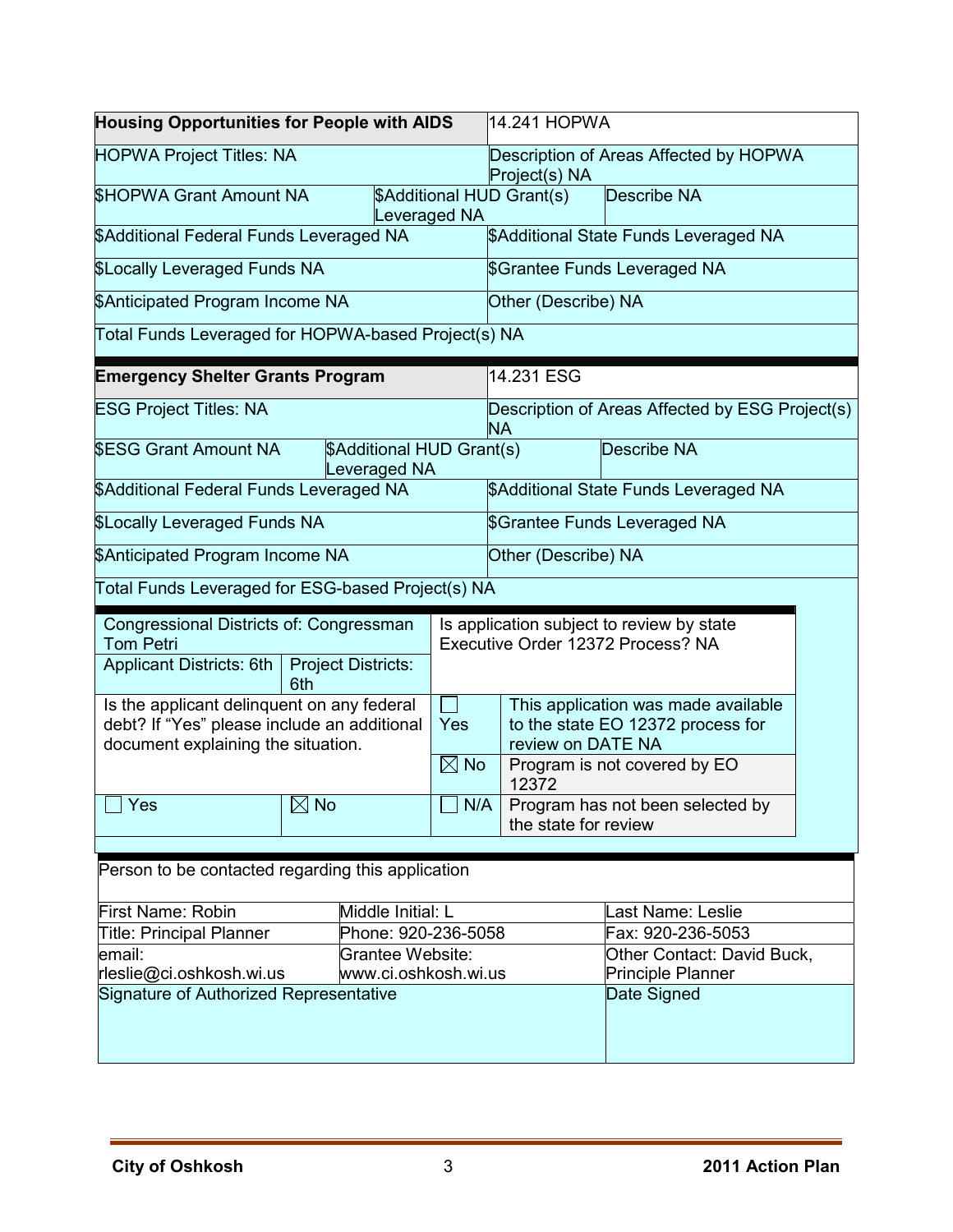## **GENERAL**

**GRANTEE:** City of Oshkosh, WI **CONSOLIDATED PLAN PERIOD:** 2010 to 2014 **PERIOD COVERED BY ACTION PLAN:** 5/1/2011 to 4/30/2012

### **Executive Summary (92.220(b))**

#### **The Executive Summary is required. Include the objectives and outcomes identified in the plan and an evaluation of past performance.**

During the 2011 Program Year, the City of Oshkosh will pursue the implementation of projects and activities in four major categories: 1) Central City Development & Community Facilities; 2) Housing & Neighborhood Development; 3) Public Services; and 4) Administration & Planning. Of the \$775,244 in estimated CDBG funds and estimated \$0 in Program Income, a minimum of \$589,196of entitlement funds is allocated for activities that will benefit LMI persons or be used for the elimination of slum and blight conditions.

| <b>Projects</b>                                                            | Act. 2011<br><b>Allocation</b> | <b>Act. LMI</b><br><b>Benefit</b> |
|----------------------------------------------------------------------------|--------------------------------|-----------------------------------|
| <b>Central City Development &amp;</b><br>I.<br><b>Community Facilities</b> |                                |                                   |
| <b>Targeted Central City</b><br>А.<br>Redevelopment                        | \$31,000                       | \$0                               |
| Subtotal                                                                   | \$31,000                       | \$0                               |
| Ш.<br><b>Housing/Neighborhood Development</b>                              |                                |                                   |
| A. Housing Rehabilitation                                                  | \$362,410                      | \$362,410                         |
| <b>B.</b> Rental Rehabilitation                                            | \$50,000                       | \$50,000                          |
| C. Neighborhood Initiatives/Dev                                            | \$50,000                       | \$50,000                          |
| Subtotal                                                                   | \$466,587                      | \$466,587                         |
| III.<br><b>Public Services</b>                                             |                                |                                   |
| A. General Public<br>Services/Consortium                                   | \$89,109                       | \$89,109                          |
| B. Fair Housing Center NEW                                                 | \$10,000                       | \$0                               |
| C. Oshkosh Housing Authority                                               | \$8,500                        | \$8,500                           |
| D. Oshkosh Srs. Center Health &<br><b>Fitness Program</b>                  | \$15,000                       | \$15,000                          |
| Subtotal                                                                   | \$122,609                      | \$122,609                         |
| IV. Administration and Planning                                            |                                |                                   |
| A. Administration and Salaries                                             | \$140,048                      | \$0                               |
| <b>B.</b> Planning/Training                                                | \$5,000                        | \$0                               |
| C. Public Services Consortium Admin.                                       | \$10,000                       | \$0                               |
| Subtotal                                                                   | \$155,048                      | \$0                               |
| <b>Total</b>                                                               | \$775,244                      | \$589,196                         |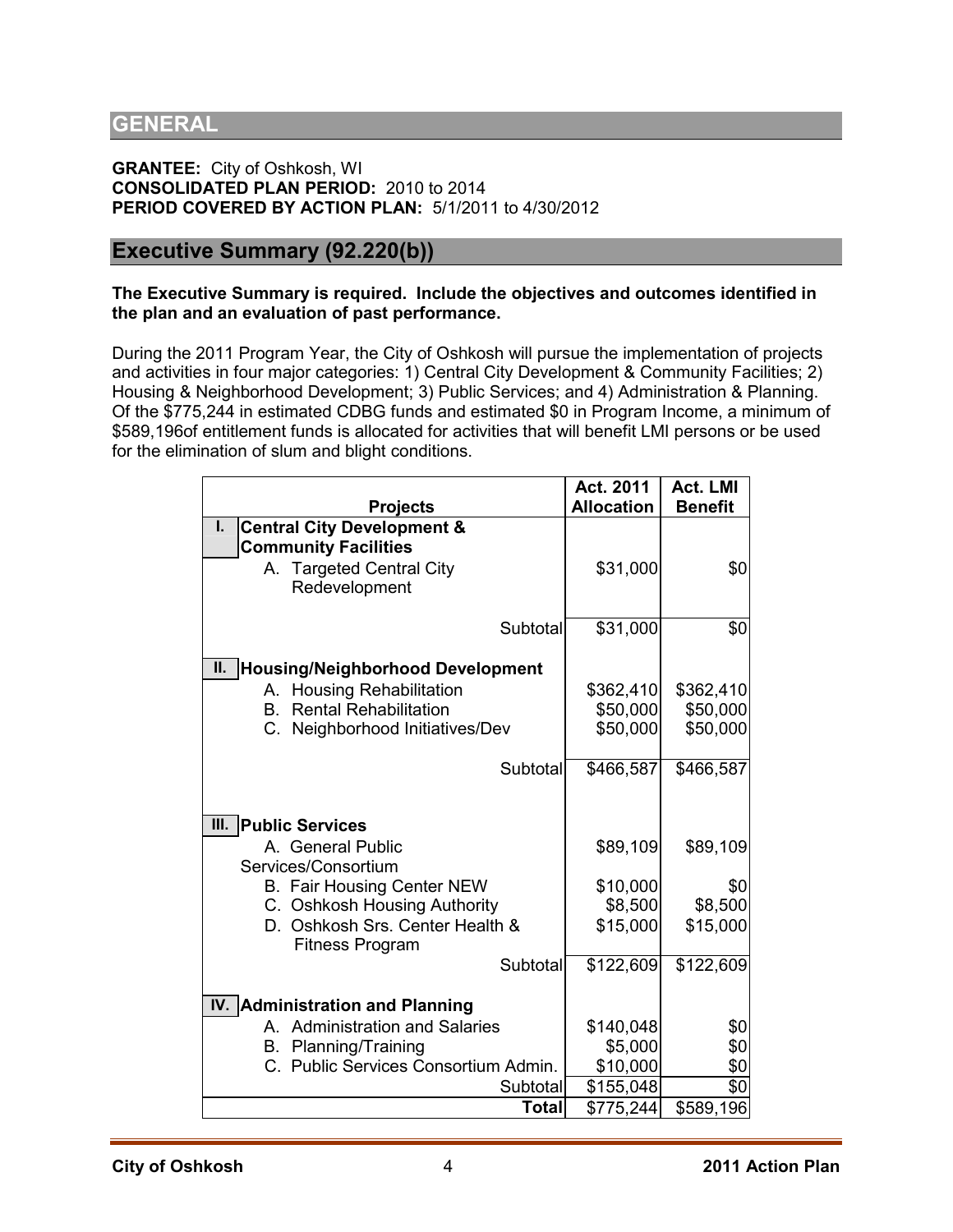Using the formula below to determine minimum LMI benefit, we determine that the estimated expenditures exceed the 70-percent minimum LMI Benefit:

- Funds for LMI benefit including Est. Program Income / (Allocation + Est. Program Income) – Administrative = Est. Percent LMI Benefit
- $$589,196+ $0$  /(\$775,244 + \$0) \$155,048 = Est. Percent LMI Benefit
- $$589,196/\$620,196 = 95.0\%$

Activities funded with CDBG funds in this Action Plan will meet the national objectives of benefiting LMI persons and/or preventing or eliminating slum or blighting conditions.

# **General Questions**

**1. Describe the geographic areas of the jurisdiction (including areas of low income families and/or racial/minority concentration) in which assistance will be directed during the next year. Where appropriate, the jurisdiction should estimate the percentage of funds the jurisdiction plans to dedicate to target areas.** 

### **GEOGRAPHIC AREAS**

Assistance will be directed primarily to LMI census tracts and block groups as shown in the map on page 4. The majority of the LMI census tracts and block groups are located within the oldest areas of the Central City, which are predominately single and two-family residential neighborhoods (though many have experienced inappropriate single family to multiple family conversions), but also include a mix of commercial, industrial and institutional uses.

Within these geographic areas, priority will be given to assistance in the areas indicative of the following:

- Areas with high concentrations of rental housing and inappropriately converted single family to multiple family housing.
- Priority areas, as identified in the City's 2005-2025 Comprehensive and Neighborhood Redevelopment Plans.
- Areas showing evidence of an increase in physical blight, abandonment or foreclosures.
- Historic Districts, especially those that are threatened.

### **AREAS OF MINORITY CONCENTRATION**

Census block groups with over 150 persons answering with a "Non-White" race in the 2000 Census are shown in the table on the following page. After excluding census block groups with institutionalized populations such as the State of Wisconsin Correctional Facility, the University of Wisconsin-Oshkosh student housing, the Winnebago County Mental Health Institution, and the Park View Health Center, the block groups with the greatest racial/minority concentrations are as follows: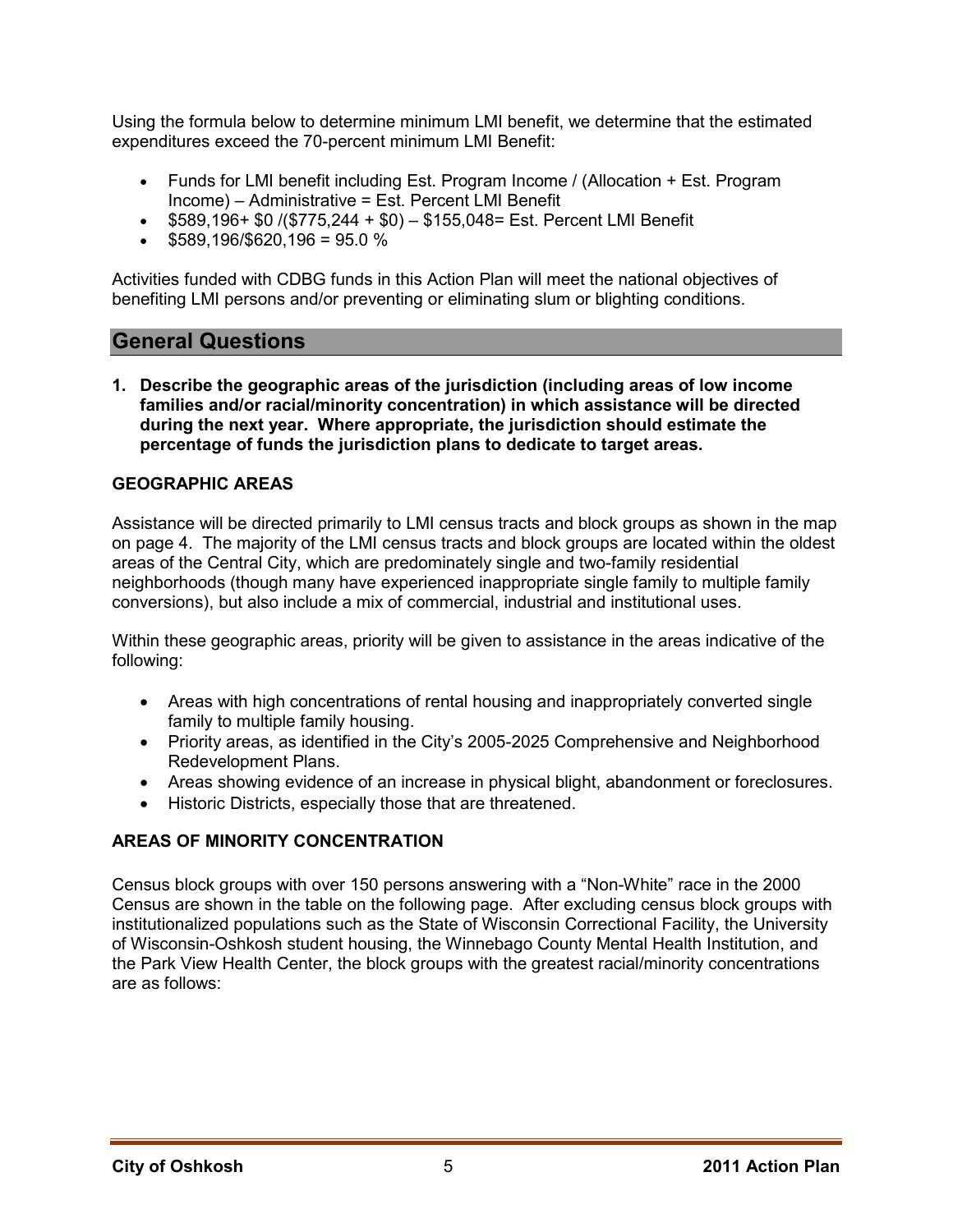# **AREAS WITH HIGHEST NUMBER OF RACIAL/MINORITY CONCENTRATIONS**

| Number of<br><b>Non-White Alone</b> | <b>Percent of Non-White</b><br><b>Alone</b> |
|-------------------------------------|---------------------------------------------|
| 335                                 | 14.76                                       |
| 192                                 | 23.53                                       |
| 179                                 | 20.62                                       |
|                                     |                                             |

Source: 2000 U.S. Census

These three block groups are located in the Central City area and are all located in LMI census tracts.

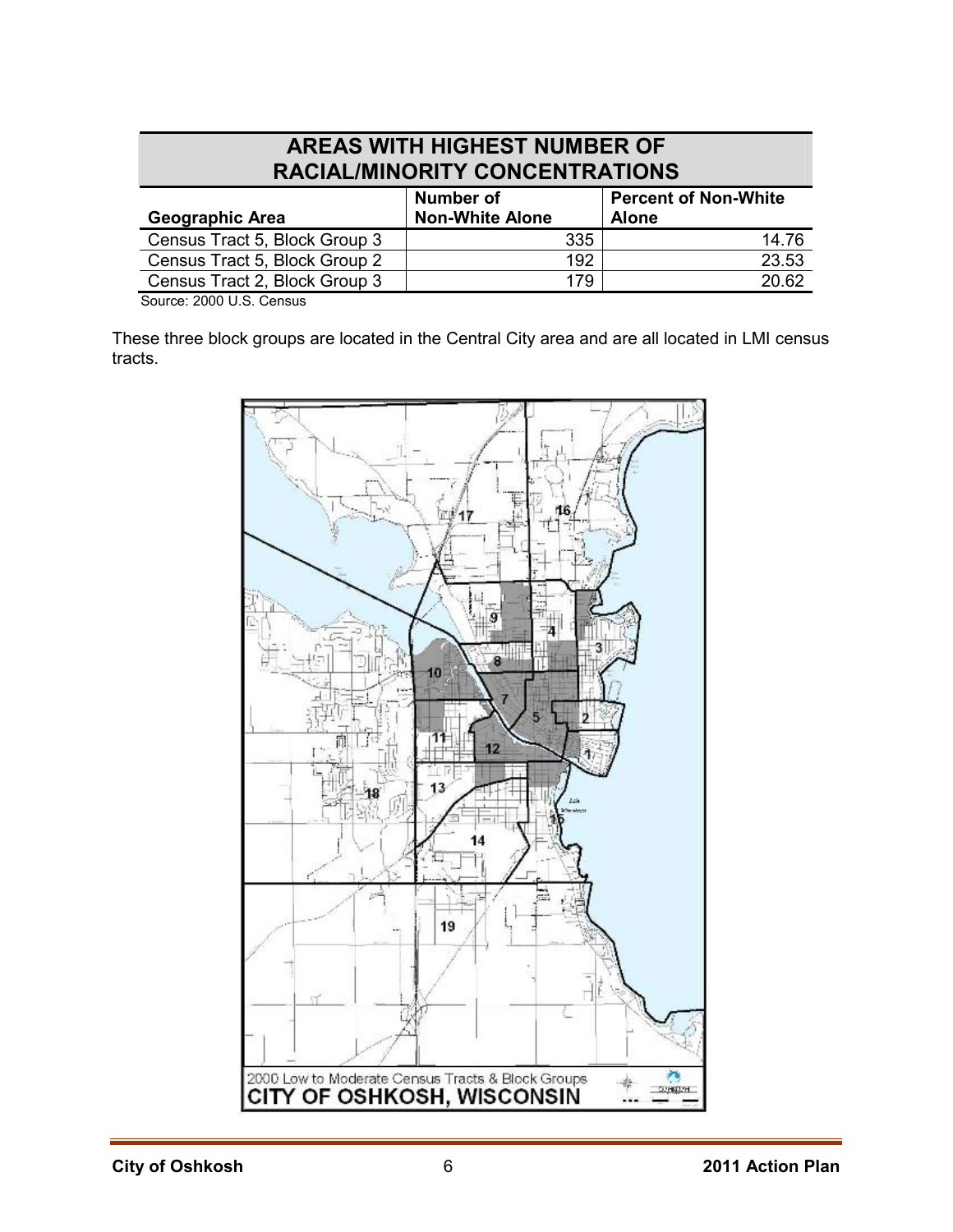#### **2. Describe the basis for allocating investments geographically within the jurisdiction (or within the EMSA for HOPWA) (91.215(a)(1)) during the next year and the rationale for assigning the priorities.**

The City adopted the 2005-2025 Comprehensive Plan in March, 2005. Nine elements are outlined in Wisconsin comprehensive planning legislation, including a housing element, which requires the following:

- A compilation of objectives, policies, goals, maps and programs of the City to provide an adequate housing supply that meets existing and forecasted housing demand.
- The element shall assess the age, structural, value and occupancy characteristics of the city's housing stock.
- The element shall also identify specific policies and programs that promote the development of housing for residents of the city and provide a range of housing choices that meet the needs of persons of all income levels and of all age groups and persons with special needs, policies and programs that promote the availability of land for the development or redevelopment of low–income and moderate–income housing, and policies and programs to maintain or rehabilitate the city's existing housing stock.

"Neighborhood Improvement Strategic Areas" with three levels of priority were identified within the Comprehensive Plan document based on neighborhood characteristics. To establish the "priority areas," data from the 2000 U.S. Census (tract and block group level) were analyzed, including the value and age of the housing stock, the tenure of residents (owner versus renter), and the LMI areas. This data serves as the basis for assigning the priority given to each area. While three different priority levels are identified, funds will continue to be concentrated in the four Priority 1 Areas, and particularly in the two, identified as the Near East Neighborhood priority area and the Broad/Bay Neighborhood priority area (both described in further detail below).

Characteristics of the Priority 1 Areas are as follows:

- Priority 1 Areas are the four areas shown on the following map shown in the darkest shade. These areas tend to have poor streets, or streets without curb and gutter, and have the greatest need for neighborhood revitalization and housing rehabilitation. All Priority 1 Areas are in LMI census tracts or block groups. Other characteristics include:
	- Owner-occupied rates lower than the city as a whole.
	- Percentage of homes built pre-1940 is higher than the overall percentage.
	- The median year structures were built in these areas range from pre-1940 to 1955, compared to the city's median year of 1959.
	- The median value for owner-occupied units ranges from 4 to 28 percent lower than the city's overall median value of \$85,500.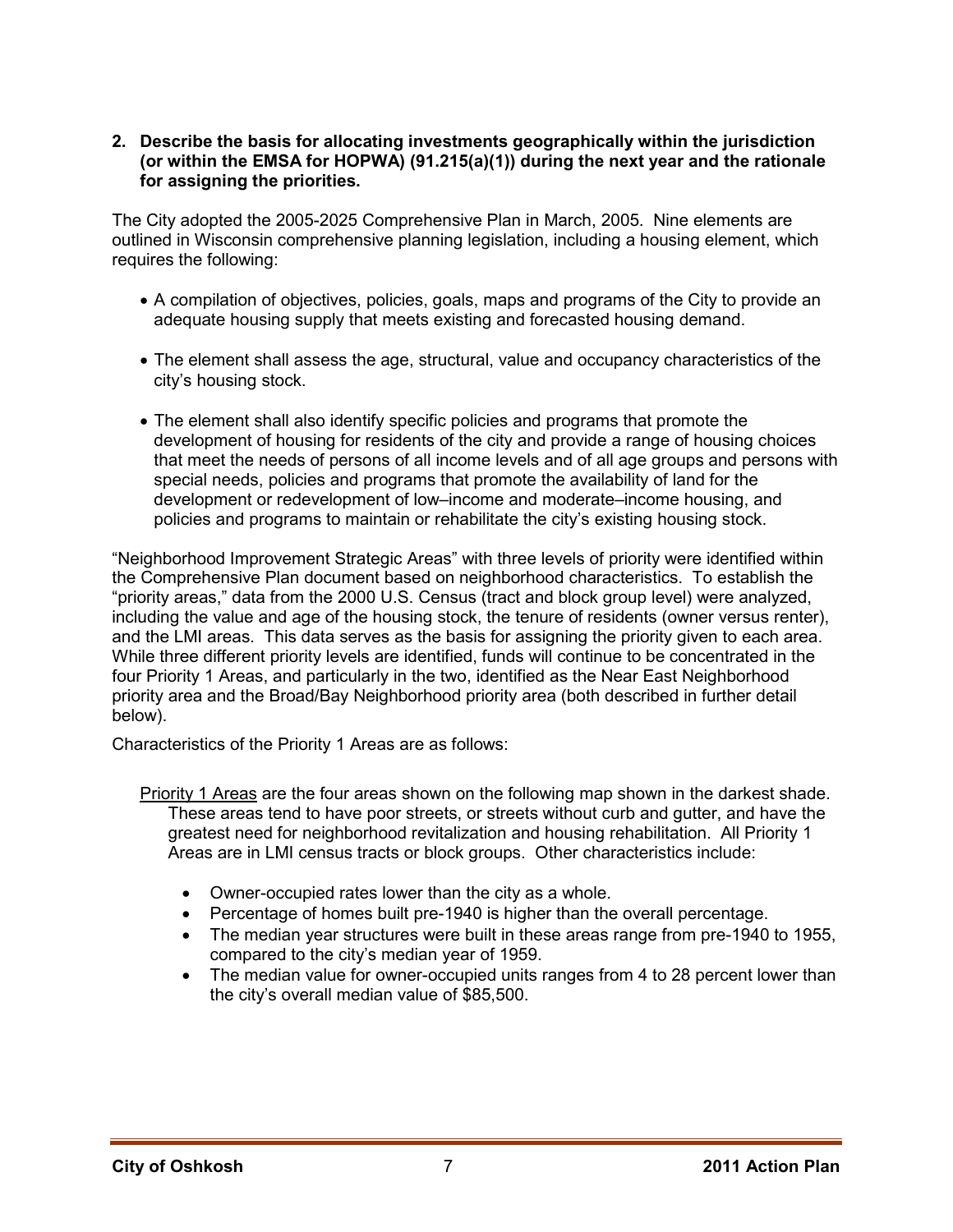

The City will use CDBG funds in these priority areas for housing related activities such as single family and multiple family rehabilitation, homeownership assistance programs, and preservation of historic residential structures and may also use funds for non-housing community development needs such as the establishment of neighborhood associations, streetscaping, neighborhood facilities, parks/recreational facilities, and public facilities and improvements. The City may also use funds for the purchase, demolition, and disposition of deteriorating or blighting structures/properties. In addition, the City aims to coordinate the expenditure of CDBG funds with the implementation of the City's Capital Improvement Program (CIP). Activities funded through the CIP plan include the upgrade of streets, sidewalks, and sewer/water/storm sewer service lines.

In addition to bricks & mortar activities such as housing, street, and sidewalk rehabilitation, other activities may include: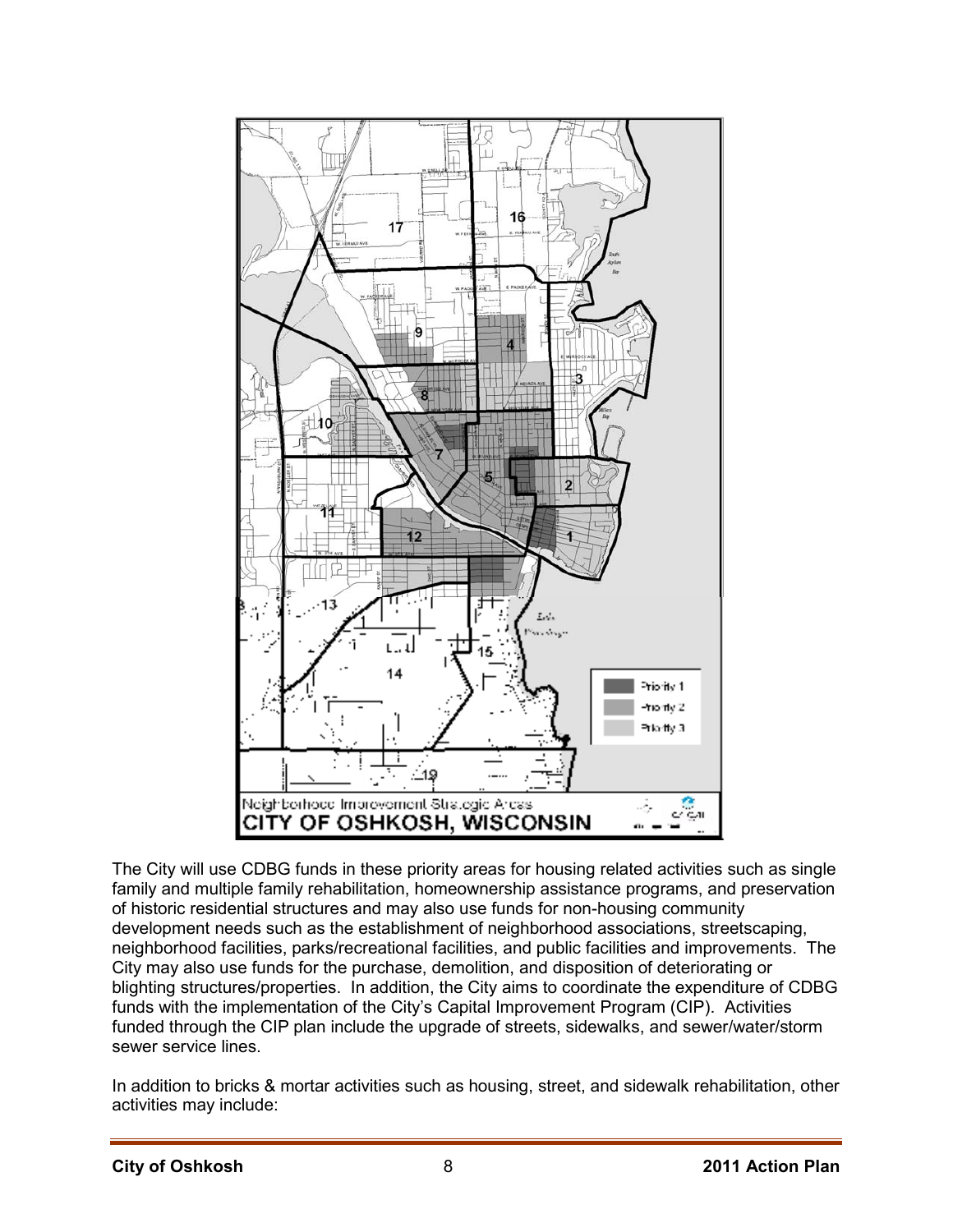- Analysis of zoning to determine compatibility with overall neighborhood goals and recommendations such as down zoning or redevelopment options.
- Enforcement of existing codes including systematic inspection/evaluation of properties on a block by block basis for determination of blighting influence.
- Survey of properties as potential State Historical Society or local Landmark Commission nomination.
- Creation of Neighborhood Watch groups and Neighborhood Associations.
- Provision of landlord and/or tenant training programs.
- Analysis of neighborhood quality of life conditions such as parking restrictions, transit availability, proximity to parks, etc.

Associated with these priority areas are redevelopment areas designated by the City. Eligible activities in these Central City redevelopment areas include acquisition and disposition of property, relocation and demolition of blighting structures. The end result being new housing, uses that create job opportunities for LMI people or a combination of housing and commercial uses that would meet both of these objectives.

The **Near East Neighborhood (NEN)** was selected as the first neighborhood where concentrated efforts took place in the 2005-2009 Consolidated Plan timeframe and continue to take place throughout this 2010-2014 Consolidated Plan period. This neighborhood is bordered on the west by Jefferson Street, on the north by Lincoln Avenue, on the south by Merritt Avenue and on the east by the Canadian National Railroad. Activities undertaken in the NEN have and will meet the national objectives of benefiting LMI persons and preventing/eliminating slums or blight. The NEN is entirely within either a LMI Census Tract or Block Group; therefore, the percentage of LMI persons is at least 51% of the residents within the neighborhood. This

neighborhood consists of all of Census Tract 2, Block Group 3, and a portion of Block Group 2 and 3 of Census Tract 5. Activities for residents of this area may be conducted with a LMI Area Benefit because these activities are available to benefit all residents of the service area. Services for specific residents of the service area (seniors, tenants, children, etc.) may also qualify under the Limited Clientele subcategories of the LMI Area Benefit national objective.

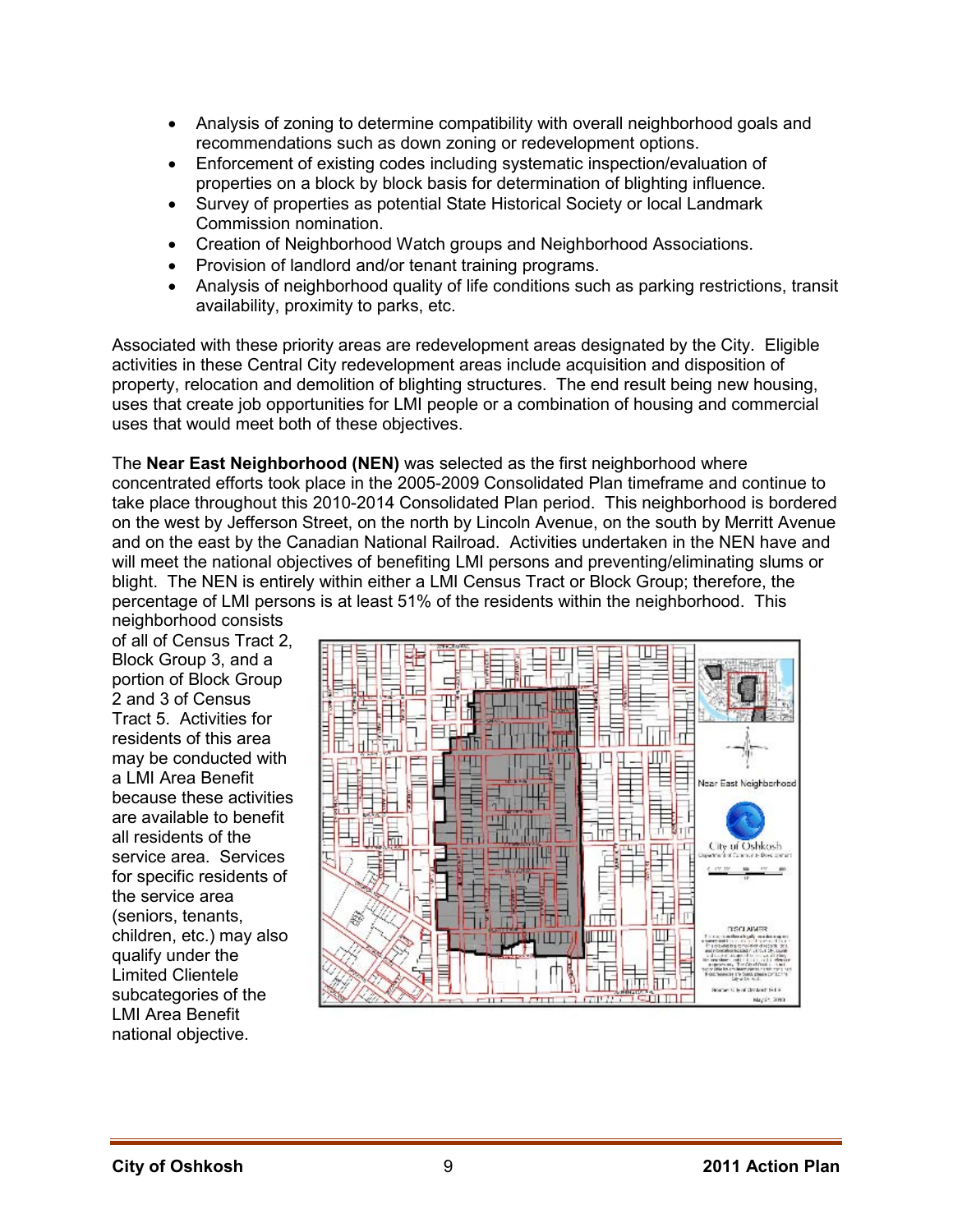The **Broad/Bay Area Neighborhood** is anticipated to be initiated as the second focused neighborhood improvement area. This neighborhood improvement area is bordered on the west by Broad Street, on the north by Merritt Avenue, on the south by Bay Shore Drive and on the east by the Bowen Street. The City of Oshkosh Department of Community Development sees this as an appropriate selection due to the age and condition of the housing stock, the low rate of owner occupancy (41% per the 2000 Census), and the fact the area is a LMI block group.

The City will supply CDBG rehabilitation funding, Neighborhood Initiative funds, technical assistance, and will consider adoption of supportive zoning regulations for the creation of a true private-public partnership. The Broad/Bay Area is Block Group 3 of Census Tract 1, and is a LMI block group. The neighborhood is primarily residential in use and the boundaries in the map delineate the area that will be



served by these concentrated neighborhood activities. Therefore, activities for residents of this area may be conducted with a LMI Area Benefit because these activities are available to benefit all residents of this defined service area. Services for specific residents of the service area (seniors, tenants, children, etc.) may qualify under the Limited Clientele subcategories of the LMI Area Benefit national objective.

The **North Campus Neighborhood and the Near Southside Neighborhoods** are also Priority 1 neighborhood improvement areas. These areas are not expected to become "active" during the first year of the 2010-2014 Consolidated Plan Period; however, special consideration on spending, especially with slum and blight removal and rehabilitation projects, will be given in these areas.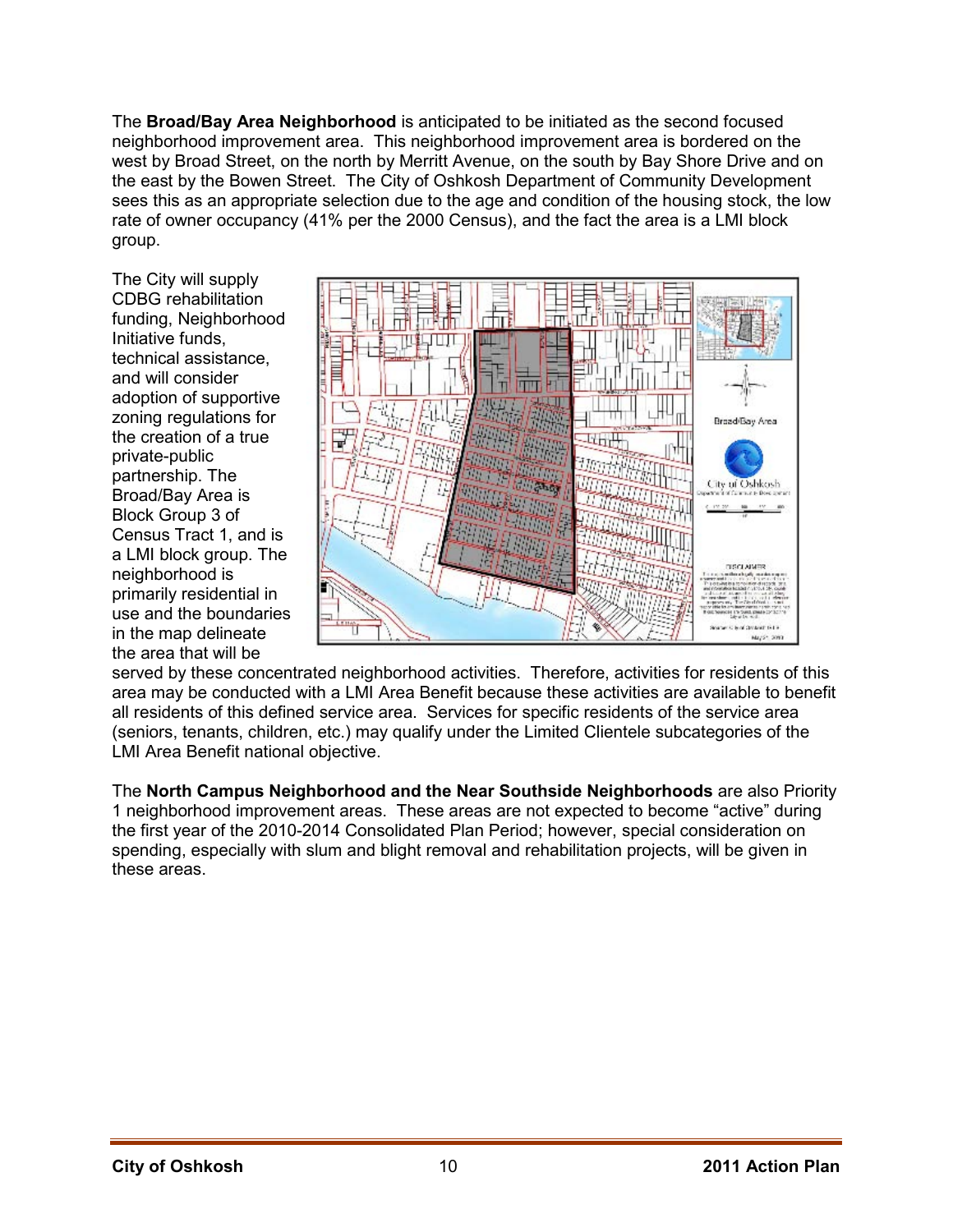

### **3. Describe actions that will take place during the next year to address obstacles to meeting underserved needs.**

The City will continue to initiate progress towards implementation of the added strategic neighborhood area as well as adding the two additional neighborhood improvement strategic areas. City departments will continue participate in internal discussions (Police, Inspections, Health, Planning, Assessor, etc.) and coordinate with citizens in the selected areas. By coordinating actions of City staff, the obstacle for staff capacity will be addressed so that actions can be as concentrated as possible. Also by involving the residents of these neighborhoods, the residents will be a resource of information and for implementation of the strategies.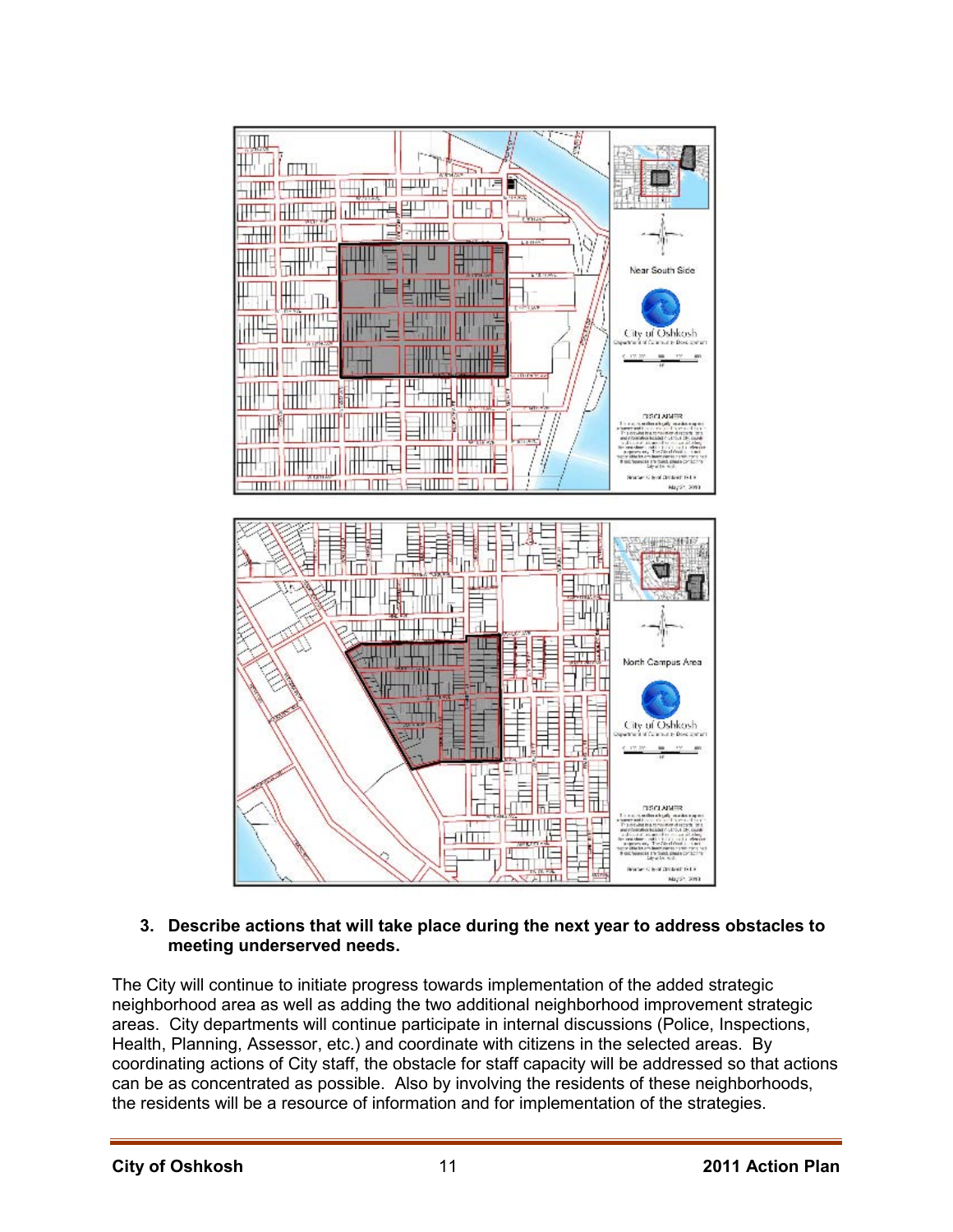Coordination between the public and private sectors will form a partnership to address priorities of these neighborhoods. The intended outcome of tailoring needs to the neighborhoods will be that the residents will be much more informed and intricately involved in the governance and neighborhood redevelopment activity processes in order to direct and aid in the implementation of neighborhood projects. A partnership has begun, as of January 2011, with Neighborhood Housing Services of Southeast Wisconsin, Inc., dba NeighborWorks, a Community Housing Development Organization (CHDO). . This partnership is intended to be used as a nongovernment tool to assist in the establishment of neighborhood associations for neighborhoods including, but not limited to, the Near East, the Broad/Bay, North Campus and the Near Southside priority areas. The goals of this partnership will be neighborhood revitalization, community building, lending, homebuyer education, housing rehabilitation, general review of the housing and neighborhood improvement programs and broader neighborhood improvement activities, as determined by the City, the CHDO and resident input.

**4. Identify the federal, state, and local resources the jurisdiction expects to receive to address the needs identified in the plan. Federal resources should include Section 8 funds made available to the jurisdiction, Low-Income Housing Tax Credits, and competitive McKinney-Vento Homeless Assistance Act funds expected to be available to address priority needs and specific objectives identified in the strategic plan. (92.220(c)(1))** 

The Oshkosh/Winnebago County Housing Authority is an independent quasi-governmental agency operating in Oshkosh. It is anticipating receiving a range of federal funds in support of affordable housing for the reporting period beginning April 1, 2011.

Based on previous years and negotiations in Washington D.C., the Authorities will anticipate Capital Fund Grants totaling \$466,555 and Operating Fund Grants totaling \$604,681 to subsidize the costs of Public Housing in Oshkosh.

Following full utilization of the initial award of \$1.3 million from the Neighborhood Stabilization Program (NSP) grant, it is expected that \$200,000 in program income will be generated which will be reinvested in additional foreclosed properties.

Low-income housing tax credits are being sought for renovation of a portion of the Court Tower Public Housing facility. Credits totaling \$9,850,000 have been sought but awards have not yet been announced.

Further support of affordable housing in Oshkosh would be the Section 8 Project-Based Subsidies, which support tenancies at Marian Manor and Cumberland Court Apartments. The projected total is \$798,937.

The Housing Choice Vouchers program will be supported by a grant remaining close to \$1,761,872. Spending for that program will support affordable housing beyond the municipal borders with Oshkosh projections to be about 50 percent of that amount.

Another \$366,500 was recently awarded in HOME and HODAP (state) funds for the homebuyer assistance program from the State of Wisconsin. The funds are used to cover acquisitions and rehabilitations for low income purchasers in 2011 and 2012.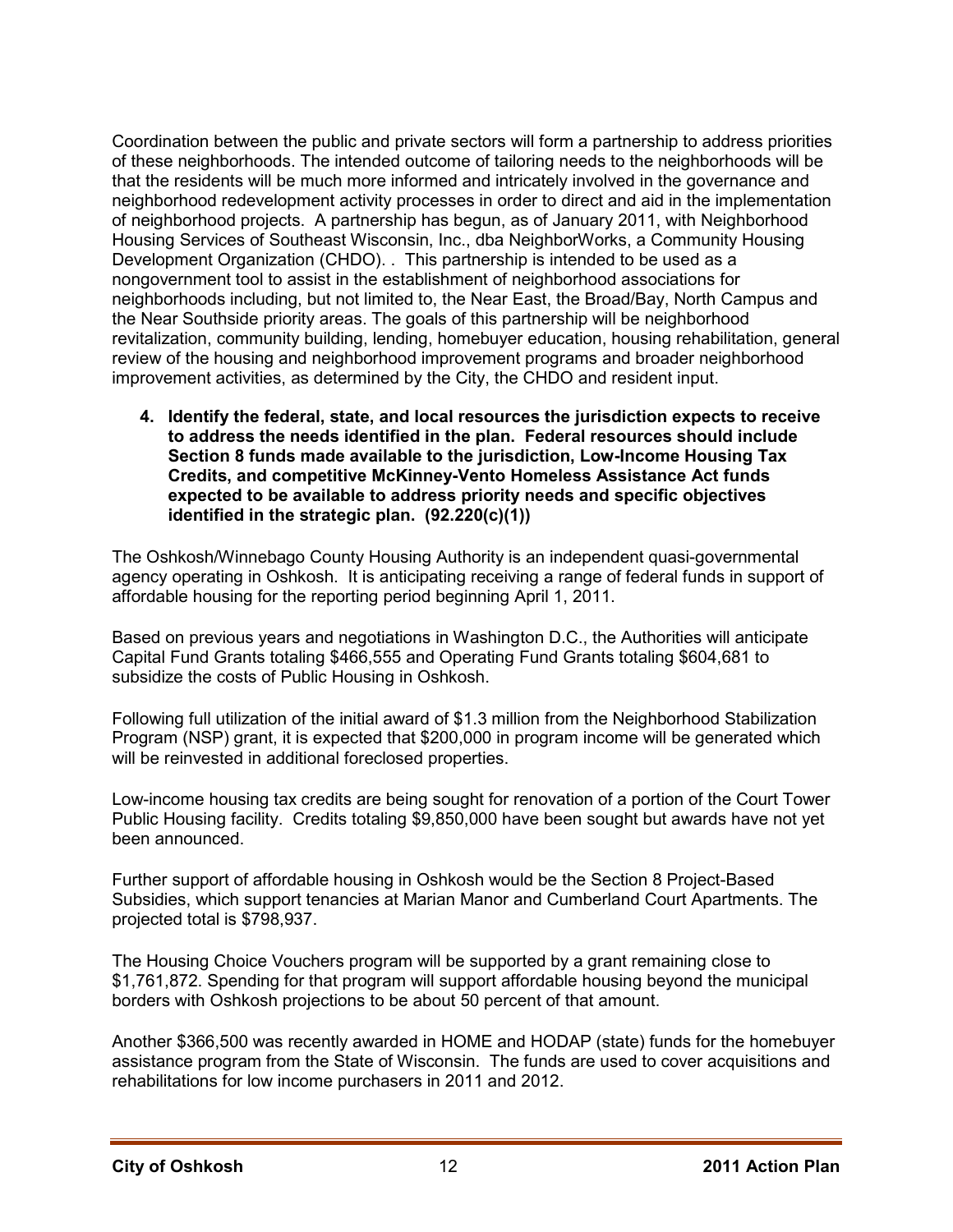### **Managing the Process**

#### **1. Identify the lead agency, entity, and agencies responsible for administering programs covered by the consolidated plan.**

The City of Oshkosh Department of Community Development is the lead agency responsible for administering the programs covered by the 2010-2014 Consolidated Plan and the 2011 Action Plan. The Department will also subcontract with public service providers individually and through the Public Service Consortium. Staff from these individual agencies will be responsible for administering their own programs and reporting required information back to the Department. For example, the City will contract with the Oshkosh/Winnebago County Housing Authority to provide services related to the Homebuyer Assistance Program. The subgrantee is contracted/required to provide quarterly reports to show progress during the administration of their program, which is then reported to the City.

In order to keep Oshkosh residents familiar with the CDBG program, City staff will present the annual Consolidated Annual Performance and Evaluation Report (CAPER) to the Plan Commission, which will then be broadcast on the local cable access television station. It is done to show success stories for the program year that had been completed and to familiarize the Plan Commission and the television audience with the CDBG program. Additionally, mass mailings and discussions on the Oshkosh Community Access Television will be conducted to showcase the rehabilitation programs.

In the development of this Plan, applications are solicited for non-public service projects (due in October). A public informational meeting is held on or around November 1 at the Oshkosh Seniors Center to present the estimated 2011 CDBG Action Plan and the 2010-2014 Capital Improvements Program as well as to answer questions and solicit comment. The Action Plan is then presented to the Plan Commission during their regularly scheduled meeting and a recommendation is forwarded to the Common Council, who in turn approves, denies or modifies the recommended allocations.

#### **2. Identify the significant aspects of the process by which the plan was developed, and the agencies, groups, organizations, and others who participated in the process.**

Cooperation between the public, quasi-public and private housing, health and social service agencies is at a high level based on a long history of cooperation and coordination and use of agencies such as the Public Service Consortium, the Winnebagoland Housing Coalition, Lead Prevention Coalition, Fox Valley Health Consortium and the regional division of the Wisconsin Association of Local Health Departments and Boards.

#### **3. Describe actions that will take place during the next year to enhance coordination between public and private housing, health, and social service agencies.**

At this time, no additional actions have been identified beyond what the City is currently doing to coordinate with other agencies.

### **Citizen Participation**

**1. Provide a summary of the citizen participation process.**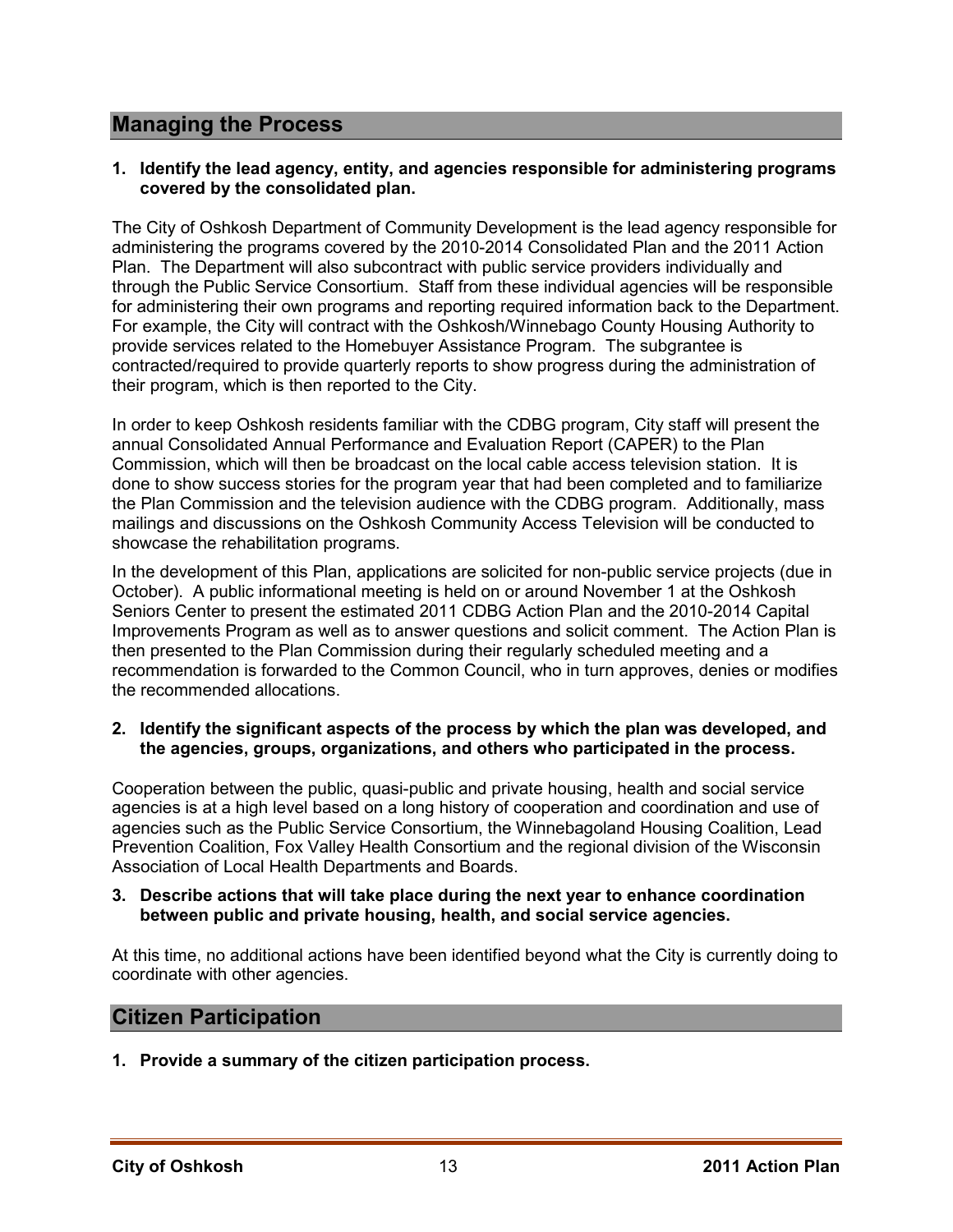The citizen participation process for the 2011 Action Plan was held in conjunction with the preparation of the 2011 Capital Improvement Plan (CIP). As part of the preparation of the Annual Action Plan budget and the CIP, a neighborhood public meeting to outline these budgets was held at the Oshkosh Seniors Center on October 27, 2010. The four broad categories for projects (Central City & Public Facilities, Housing & Neighborhood Development, Public Services, and Administration & Planning) and estimated funding levels were presented to the general public in a neighborhood-style information meeting. The results and comments, as well as the estimated funding levels, were then forwarded to the City Plan Commission and the Common Council in November 2010.

Specific actions for participation in the 2011 Action Plan included a October 20, 2011 legal public notice published in the Oshkosh Northwestern notifying the public of a hearing on the Plan on October 27, 2010.

On November 2, 2010, the Oshkosh Plan Commission reviewed the 2011 Action Plan to ensure consistency with the City's 2005-2025 Comprehensive Plan, official maps, or other planned activities of the City. The meeting was televised on the local cable access channel so that television viewers could also see the proposal.

On November 23, 2010, the Oshkosh Common Council held a public hearing on the 2011 Action Plan to receive any comments or views on the Plans. This meeting was also broadcast on the local cable access channel.

#### **2. Provide a summary of citizen comments or views on the plan.**

Public comments regarding the proposed 2011 Action Plan at the October 27, 2010 public hearing included requests for more funds being directed to neighborhood initiatives including pocket parks and neighborhood associations.

The Oshkosh Plan Commission reviewed the document at the November 2, 2010 Plan Commission meeting. The Commission made the statement that they have reviewed the plan for conformance with the City's 2005-2025 Comprehensive Plan, official maps, or other planned activities of the City. The Commission inquired about the rental rehabilitation program and how it would benefit the community.

On November 23, 2010, the Oshkosh Common Council held a public hearing on the 2011 Action Plan. There were no comments from the public or the Council.

#### **3. Provide a summary of efforts made to broaden public participation in the development of the consolidated plan, including outreach to minorities and non-English speaking persons, as well as persons with disabilities.**

A legal ad was published in the Oshkosh Northwestern on October 20, 2010, notifying readers of the October 27, 2010 public hearing/neighborhood meeting and public hearings before the Plan Commission and the Common Council. Within the notice was an invitation to persons with specialized needs (language, handicap accessibility, etc.) to call the City to make any necessary arrangements. All meetings held in conjunction with the preparation of this Plan were held in handicap accessible buildings and meeting rooms. Outreach also included personal contact with the local Hmong Service Center (largest minority group in Oshkosh), UMOS (United Migrant Opportunity Service), ADVOCAP (representing many persons with special needs), and with the Oshkosh Seniors Center.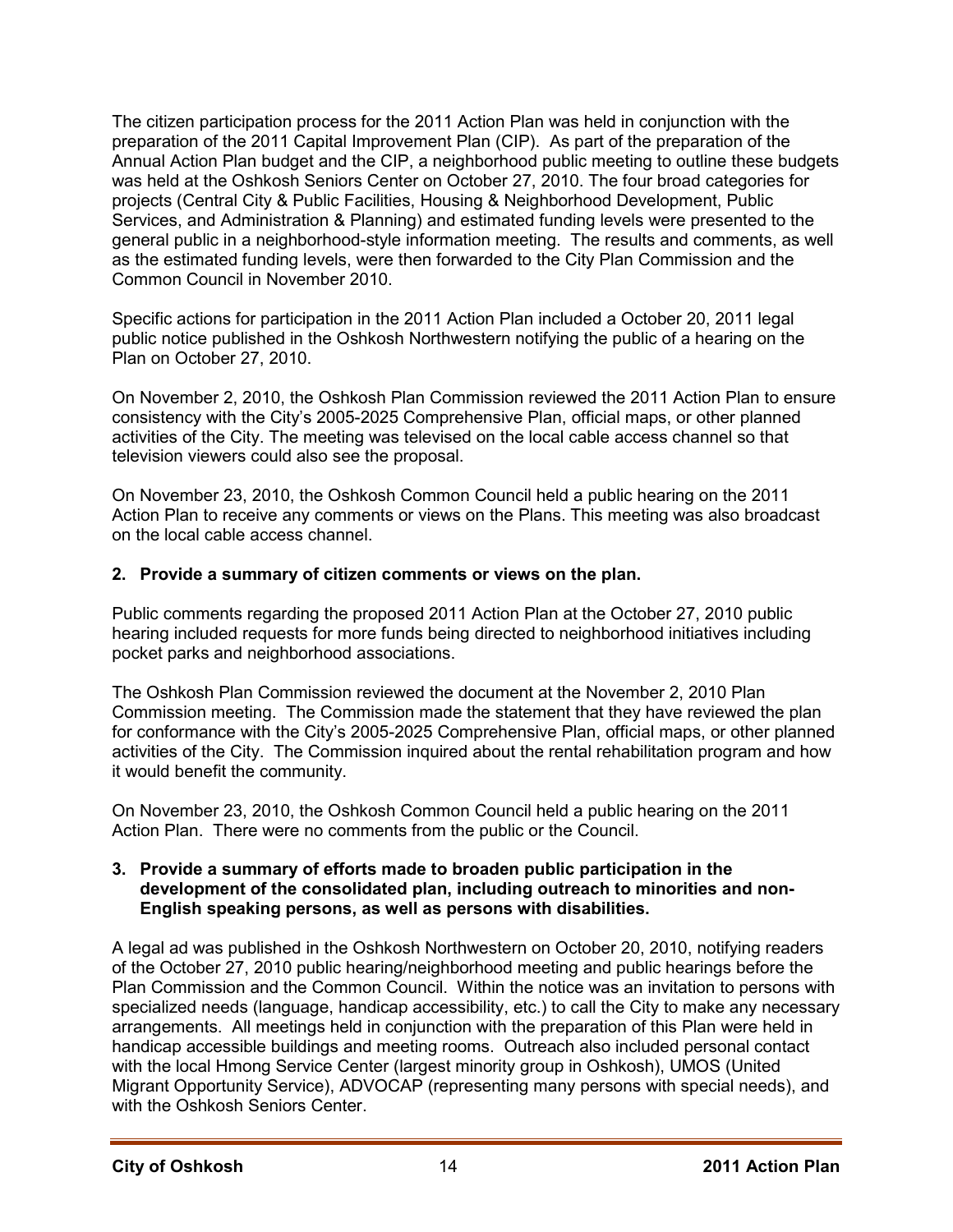A public meeting was held on November 2, 2010 with the Oshkosh Plan Commission. The Plan Commission reviewed the Action Plan for consistency with the City's 2005-2025 Comprehensive Plan, official maps, or other planned activities of the City. The meeting was televised on the local cable access channel so that television viewers could also see the proposal. Copies of the staff reports, plan and minutes are included on the City's website.

A public meeting was held on November 23, 2010 with the Oshkosh Common Council. The Council and public were given an opportunity to provide input regarding the proposed projects in the plan. This meeting was also broadcast on the local cable access channel. Copies of the staff reports, plan and minutes are included on the City's website.

#### **4. Provide a written explanation of comments not accepted and the reasons why these comments were not accepted.**

All comments were accepted and included within the document.

### **Institutional Structure**

#### **1. Describe actions that will take place during the next year to develop institutional structure.**

Actions taken will be continuations of commitments the City staff has made to overcome gaps among institutional structures. The City will continue to work with the Oshkosh Area United Way and the Oshkosh Area Community Foundation on coordination and supervision of the CDBG and other funds for public service activities and programs through the "Public Service Consortium." This joint coordination effort is designed to avoid unnecessary duplication of efforts in providing financial awards to service providers.

In providing funding directly for the Housing Authority's Homeownership Assistance Program and the Fair Housing Center of Northeast Wisconsin, the City will stipulate that CDBG funded activities will be undertaken in a manner which increases coordination and cooperation between funded agencies and others working with the same populations and providing similar or complimentary services and programs.

Also, the Winnebagoland Housing Coalition is an organization oriented to coordination between public and private social service agencies in Oshkosh. While the City is not in a position to direct or control the activities of this group, City staff does participate. In addition, the City will forward information through the electronic "Information & Referral Service" listserv.

### **Monitoring**

**1. Describe actions that will take place during the next year to monitor its housing and community development projects and ensure long-term compliance with program requirements and comprehensive planning requirements.**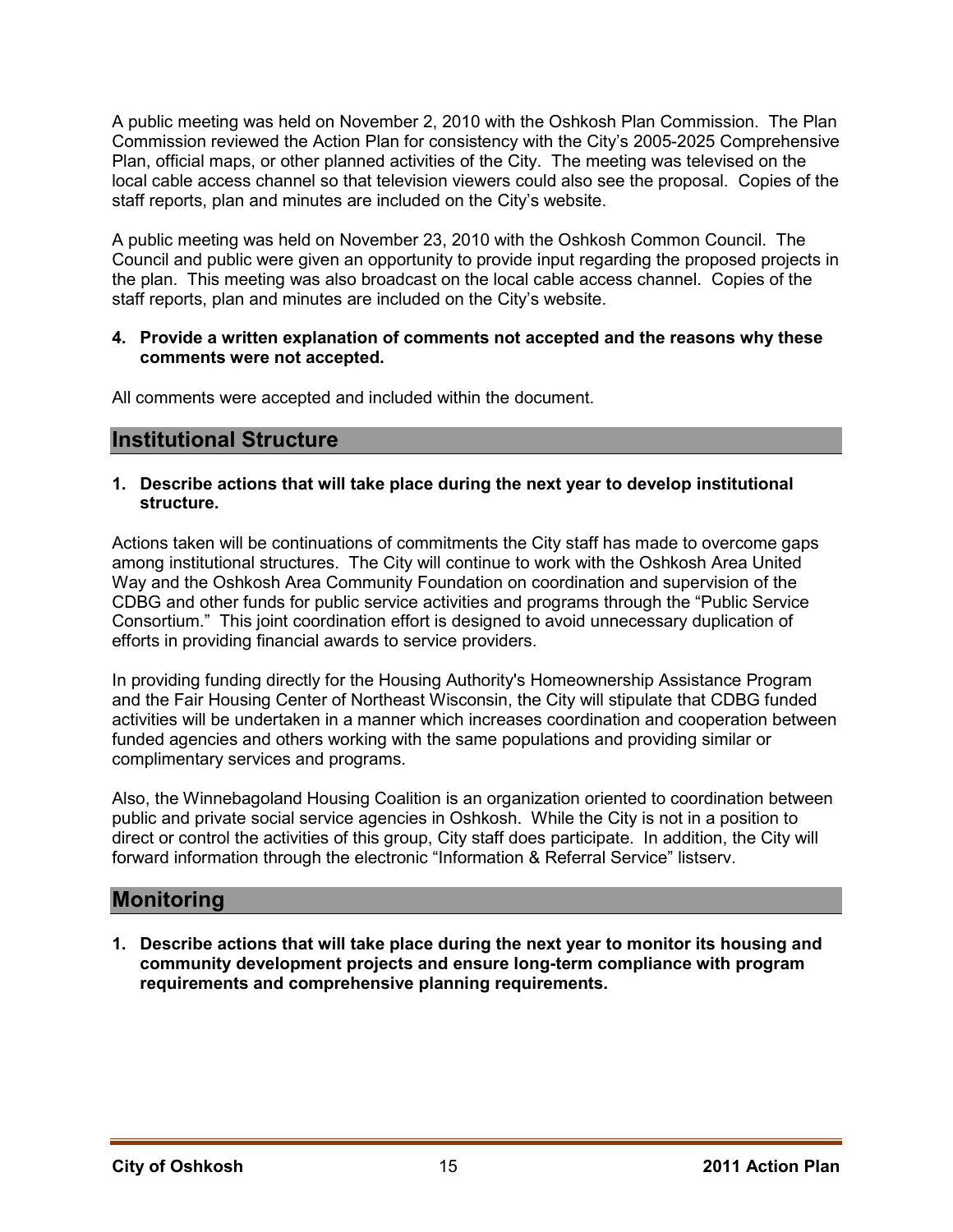The City of Oshkosh Department of Community Development will coordinate the implementation of this Action Plan and report progress towards the goals from the Consolidated Plan in the Department of Housing and Urban Development (HUD) Integrated Disbursement and Information System (IDIS) and annual CAPER. Monitoring of projects is done on a case-bycase basis as funds are requested. Subrecipient monitoring is done through submittal of program information, required by the Agreements between the City and subrecipient, as well as monitoring spending through staff contact, invoice submittal and review and site visits.

The monitoring actions are conducted to ensure the timeliness of spending. Quarterly and annual reports are required for all funded activities. When these reports are submitted they are reviewed in accordance with the Agreement. If quarterly reports are not made on time or the subrecipient is not meeting the requirements of the Agreement, the Department staff will meet with the subrecipients for a coordination meeting and monitor progress to meet the requirements of the Agreement.

Housing rehabilitation activities are monitored during the rehabilitation period when construction is underway. Payments are not made until the contractor has satisfactorily completed the work including obtaining the appropriate zoning, building, plumbing, electrical, or HVAC permits needed. The Department of Community Development's Housing Rehabilitation Specialist checks to make sure permits have been obtained and the contractor has requested code compliance inspections. A compliance inspection of the work is also made by the Housing Rehabilitation Specialist and/or appropriate staff of the City's Inspection Services Division to determine compliance with local zoning and the Uniform Dwelling Code. When it is determined that the work is satisfactory completed, after securing the owners signature on a payment request form, payment to the contractor is released. No final payment is made on a project until the contractor has satisfactorily completed the work in accordance with the contract and the work complies with housing codes as determined by the appropriate inspectors. Many projects have several inspections to determine compliance, depending on the scope of work of the contract.

# **Lead-Based Paint**

**1. Describe the actions that will take place during the next year to evaluate and reduce the number of housing units containing lead-based paint hazards in order to increase the inventory of lead-safe housing available to extremely low-income, low-income, and moderate-income families, and how the plan for the reduction of lead-based hazards is related to the extent of lead poisoning and hazards.** 

All properties where CDBG funds are used will be assessed for lead-based paint hazards and a Lead Risk Assessor will address such issues. The City of Oshkosh has Lead Risk Assessors on staff. If additional funding for lead abatement becomes available, the City will apply for these funds. Additionally, all contractors used to perform lead hazard reduction work must be trained and certified by the State in a lead hazard reduction discipline and associated with a certified lead company. The City prefers to work with State Certified general contractors as part of their housing improvement programs, as most projects disturb lead-based paint or control/abate lead-based paint hazards. However, the general contractor may subcontract the lead work to a certified lead subcontractor.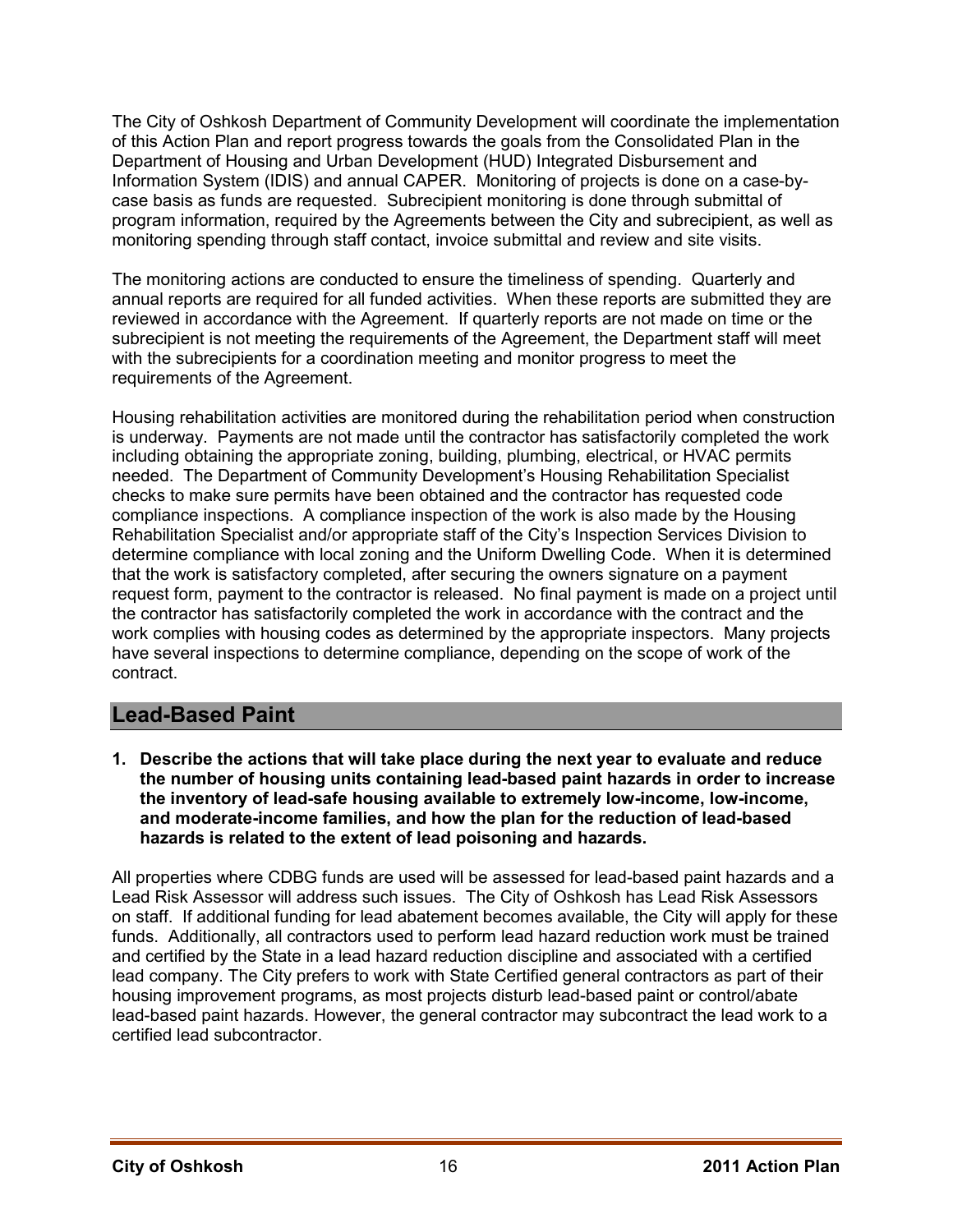# **HOUSING**

### **PLEASE ALSO SEE HOUSING NEEDS TABLE IN APPENDIX**

### **Specific Housing Objectives**

- **1. Describe the priorities and specific objectives the jurisdiction hopes to achieve during the next year.**
- **2. Describe how Federal, State, and local public and private sector resources that are reasonably expected to be available will be used to address identified needs for the period covered by this Action Plan.**

The City's housing objectives for the 2011 Program Year can be summarized into four categories including Rental Rehabilitation, Owner-Occupied Rehabilitation, Homebuyer Assistance, Neighborhood Improvement Strategy Areas and Fair Housing. These activities are described in detail below as is the resources to be allocated for each.

#### Rental Rehabilitation

The City has allocated \$50,000 in CDBG funds to combine with previous unspent funds to continue with the creation/conversion/rehabilitation of LMI rental projects in the 2011 Program Year. These projects are sought through direct application and coordinated application by the Winnebago County Apartment Association. The City anticipates five rehabilitations will be completed in the 2011 Program Year.

#### Owner-Occupied Housing Rehabilitation

The City has allocated an estimated \$362,410 in 2011 CDBG funds for this purpose. After housing administration-related salaries are deducted from this total, the City anticipates 15 rehabilitations will be completed. Some of this rehabilitation funding will be for projects that participate in the Oshkosh/Winnebago County Housing Authority's Homebuyer Assistance Program. The City will access lead abatement grant funding as available and needed in conjunction with rehabilitation projects. Funds will be committed to additional projects during the program year; however, these may not be completed in the same program year due to availability of contractors and weather related problems. Projects may include those providing handicap modifications.

Also, any program income received during the 2011 Program Year will be used for eligible affordable housing projects. This program income is for the most part received from mortgage satisfactions; however, in 2011, the City does not expect program income for this program year due to housing and economic conditions.

#### Homebuyer Assistance

Oshkosh Housing Authority: \$8,500 of the 2011 allocation will be provided to the Authority during the program year for administrative costs relative to the Homebuyer Assistance Program. The City anticipates providing additional support to purchasers through the CDBG funded owner-occupied rehabilitation program and for purchase assistance. It is anticipated that 8-10 LMI households will purchase a home during the program year.

Neighborhood Improvement Strategy Areas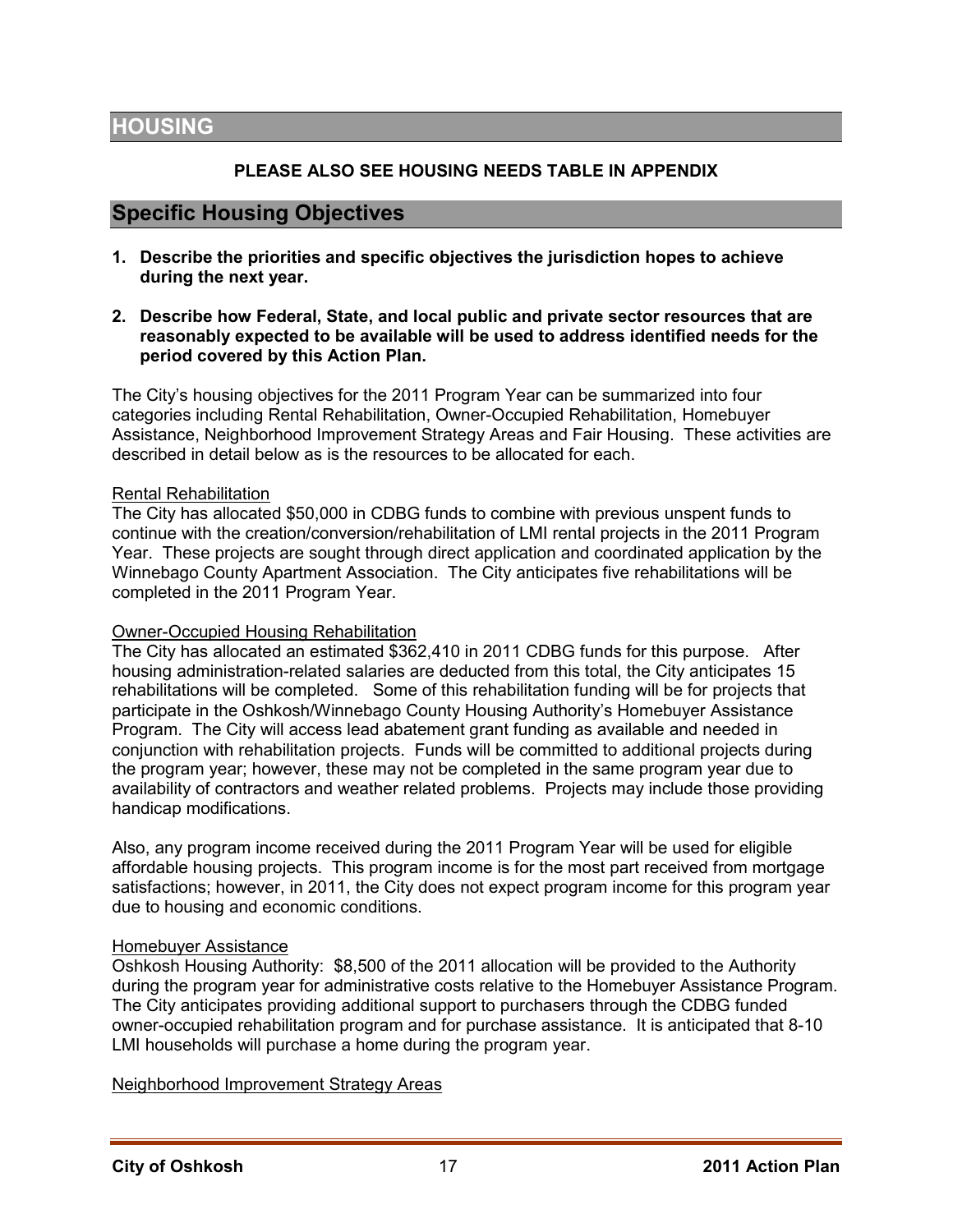The City will continue the implementation of its "Neighborhood Improvement Strategic Areas" program in the Near East Neighborhood as well as the Broad/Bay Neighborhood, as discussed earlier in this Plan. The goal of the program is to improve the city's older neighborhoods and, in particular, LMI neighborhoods.

### Fair Housing

The City will provide \$10,000 in CDBG funds to the Fair Housing Center of Northeast Wisconsin, a program of Metropolitan Milwaukee Fair Housing Council. They will use these funds to cover the cost of providing fair housing information and training to employees of social service and similar agencies working directly with populations at greatest risk for housing issues.

### **Needs of Public Housing**

**1. Describe the manner in which the plan of the jurisdiction will help address the needs of public housing and activities it will undertake during the next year to encourage public housing residents to become more involved in management and participate in homeownership.** 

Since the Homebuyer Assistance Program is a program of the Oshkosh/Winnebago County Housing Authority, the Authority is able to coordinate participation in the program by encouraging their residents to participate. This coordination fills a gap in the participation and outreach process to public housing residents.

**2. If the public housing agency is designated as "troubled" by HUD or otherwise is performing poorly, the jurisdiction shall describe the manner in which it will provide financial or other assistance in improving its operations to remove such designation during the next year.** 

The public housing agency is not designated as "troubled" by HUD.

# **Barriers to Affordable Housing**

**1. Describe the actions that will take place during the next year to remove barriers to affordable housing.** 

Impediments found in the "Analysis of Impediments to Fair Housing Choice" regarding housing choice include lack of understanding of what constitutes a viable fair housing complaint; need for fair housing training for both tenants and landlords; and teaching the effects of financial decisions regarding credit history, home equity, and other loan information.

The following activities will be undertaken in all or in part with the 2011 Program Year to remove barriers to affordable housing:

- A. City administration of rental housing rehabilitation projects and owner-occupied housing rehabilitation projects.
- B. Homeownership assistance by the Oshkosh/Winnebago County Housing Authority through the provision of funds for administration, lead paint compliance, and purchase assistance.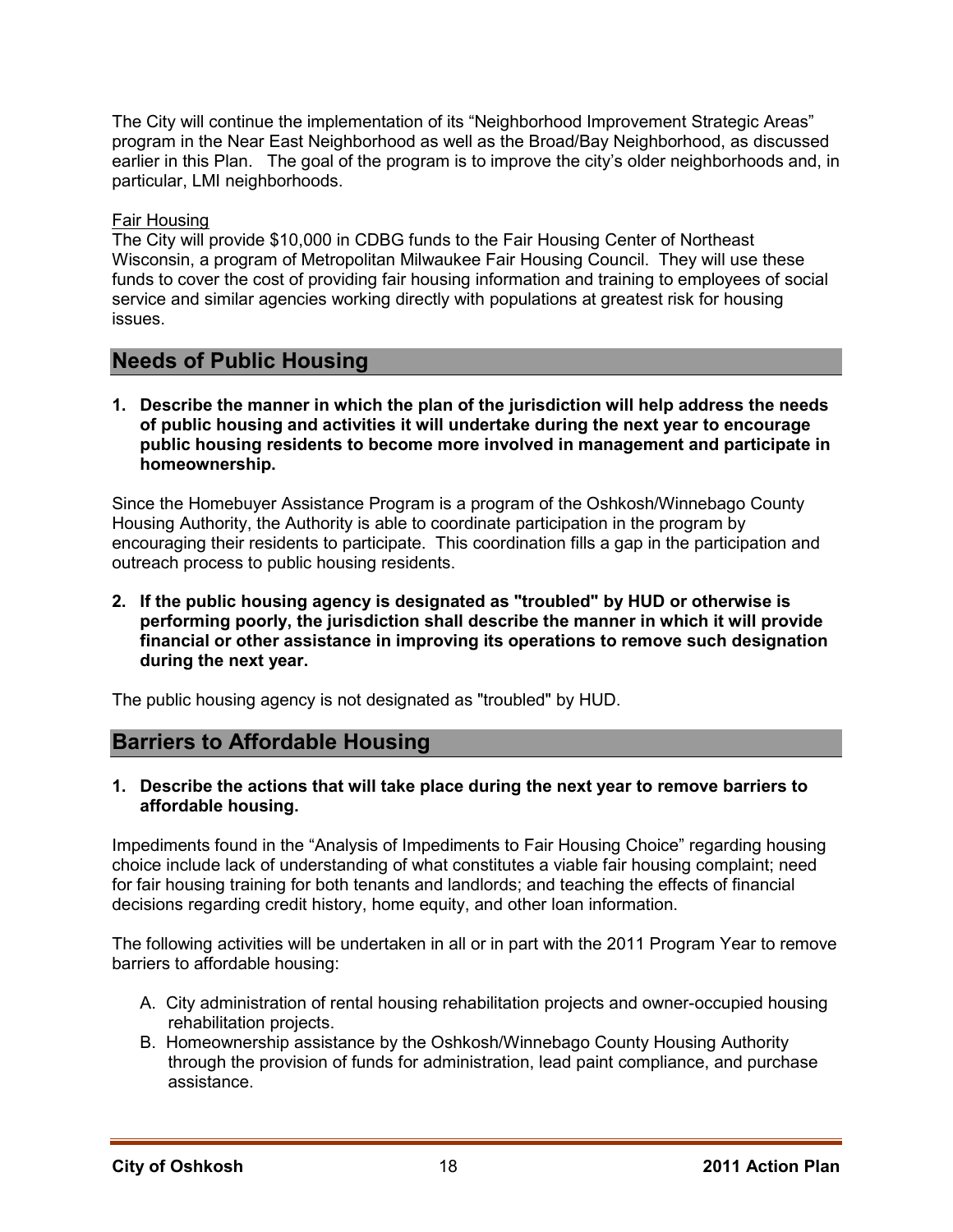- C. City implementation of neighborhood improvement initiatives as outlined in the 2005- 2025 Comprehensive Plan, which are designed to improve the overall condition of older neighborhoods in LMI Census tracts and include some educational opportunities for residents of the area.
- D. Funds granted to the Fair Housing Center of Northeast Wisconsin for tenant counseling.

# **HOME/American Dream Down Payment Initiative (ADDI)**

This section is not applicable to the City of Oshkosh.

# **HOMELESS**

### **PLEASE ALSO REFER TO THE CONTINUUM OF CARE HOMELESS POPULATION AND SUBPOPULATIONS CHART IN APPENDIX**

# **Specific Homeless Prevention Elements**

- **1. Sources of Funds—Identify the private and public resources that the jurisdiction expects to receive during the next year to address homeless needs and to prevent homelessness. These include the McKinney-Vento Homeless Assistance Act programs, other special federal, state and local and private funds targeted to homeless individuals and families with children, especially the chronically homeless, the HUD formula programs, and any publicly-owned land or property. Please describe, briefly, the jurisdiction's plan for the investment and use of funds directed toward homelessness.**
- **2. Homelessness—In a narrative, describe how the action plan will address the specific objectives of the Strategic Plan and, ultimately, the priority needs identified. Please also identify potential obstacles to completing these action steps.**
- **3. Chronic homelessness—The jurisdiction must describe the specific planned action steps it will take over the next year aimed at eliminating chronic homelessness by 2012. Again, please identify barriers to achieving this.**
- **4. Homelessness Prevention—The jurisdiction must describe its planned action steps over the next year to address the individual and families with children at imminent risk of becoming homeless.**
- **5. Discharge Coordination Policy—Explain planned activities to implement a cohesive, community-wide Discharge Coordination Policy, and how, in the coming year, the community will move toward such a policy.**

The City of Oshkosh does not receive any private or public funds to address homeless needs or to prevent homelessness. Since there are already a number of public and private organizations providing these homeless services in the community, the City does not provide direct homeless assistance or identify specific planned actions at ending chronic homelessness. Thus, an action plan for ending chronic homelessness by 2012 or barriers are not identified by the City.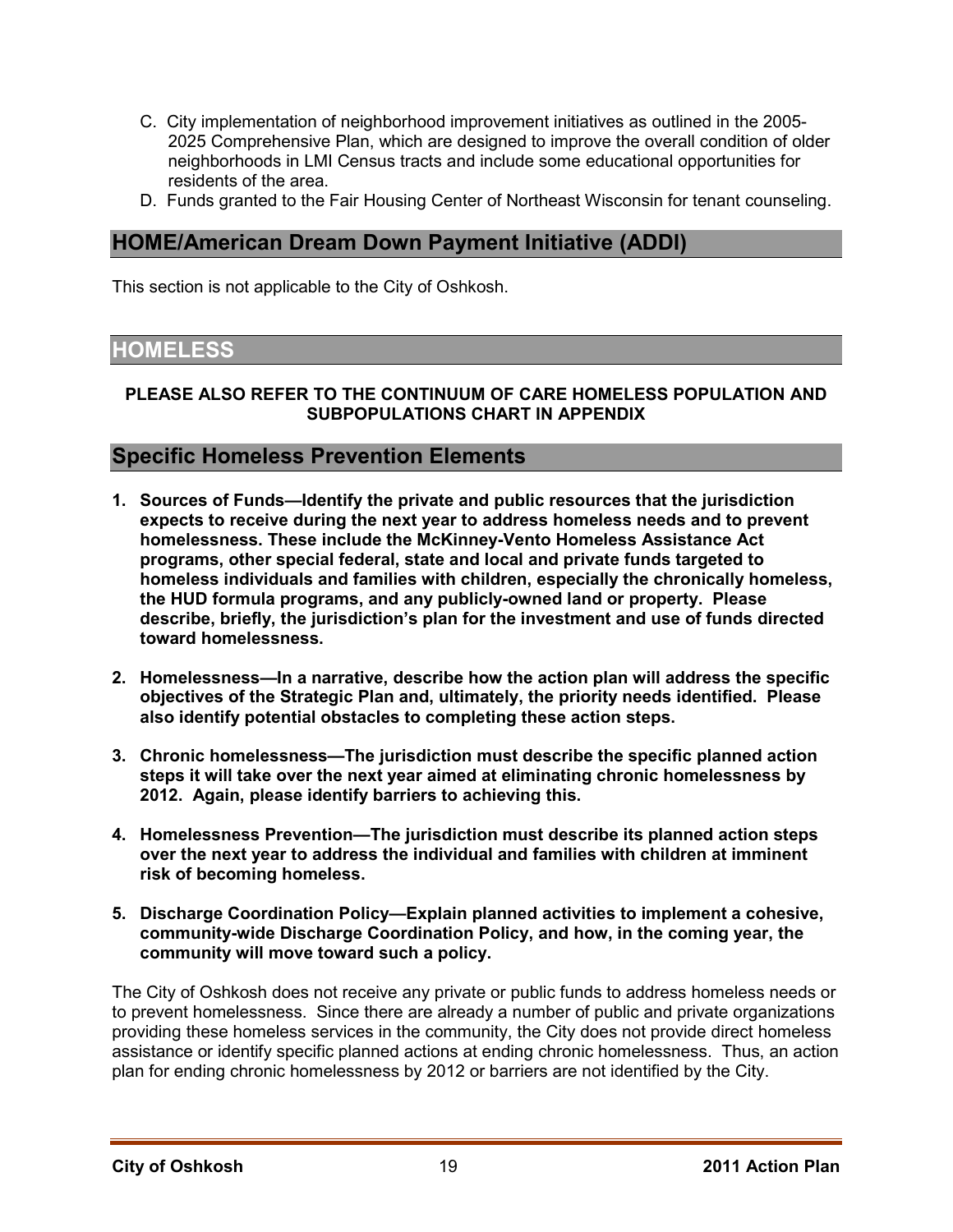However, the Continuum of Care (CoC) in Oshkosh has a direct influence in addressing the needs of the homeless. As presented in the 2010-2014 Consolidated Plan, the following priorities were established by the CoC:

- 1. Service gap in short term assistance
- 2. Case management with supportive services
- 3. Accessible emergency shelter along with motel vouchers
- 4. Medical and health related services
- 5. Transportation help
- 6. Transitional housing
- 7. Housing and supportive services for chronic homeless
- 8. Essential personal needs such as food, clothing and personal care items
- 9. Subsidized permanent housing
- 10. Foreclosure help
- 11. Daycare support
- 12. Fair housing assistance

While City staff will not lead the effort to create a discharge policy, staff will participate in any efforts to create such a policy.

# **Emergency Shelter Grants (ESG)**

The City of Oshkosh does not receive or utilize any emergency shelter grants within its jurisdiction. However, ADVOCAP, as the lead agency in a consolidated application involving Christine Ann Domestic Abuse Services, the American Red Cross, Salvation Army and Legal Action of Wisconsin, will be applying for \$166,634 in funding for the Oshkosh area through ESG/THP/HPP grants.

# **COMMUNITY DEVELOPMENT**

### **PLEASE ALSO REFER TO THE HOUSING AND COMMUNITY DEVELOPMENT ACTIVITIES TABLE IN APPENDIX**

### **Community Development**

**1. Identify the jurisdiction's priority non-housing community development needs eligible for assistance by CDBG eligibility category specified in the Community Development Needs Table (formerly Table 2B), public facilities, public improvements, public services and economic development.** 

In addition to activities presented in association with the "Neighborhood Improvement Strategic Areas," other priorities for non-housing community development needs are located in Oshkosh's designated slum and blight areas and the Central City area, as shown on the two following maps. Also, eligible activities in this category will be conducted in designated redevelopment districts, such as the South Shore Redevelopment Area.

For these areas (slum and blight, Central City, and designated redevelopment areas), eligible activities may include acquisition, relocation, demolition, disposition, clearance, environmental remediation, public facilities improvements, and streetscape.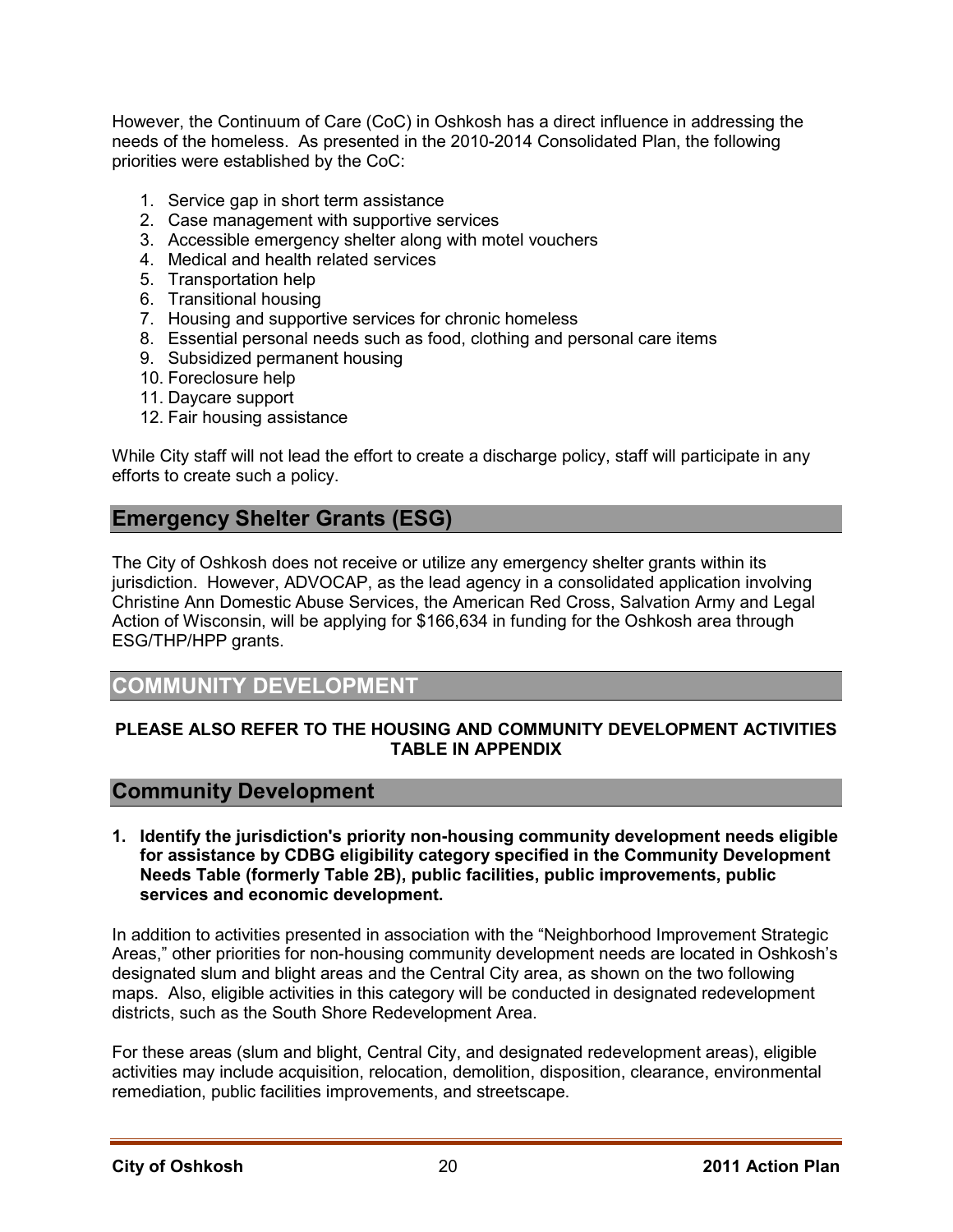

**2. Identify specific long-term and short-term community development objectives (including economic development activities that create jobs), developed in accordance with the statutory goals described in section 24 CFR 91.1 and the primary objective of the CDBG program to provide decent housing and a suitable living environment and expand economic opportunities, principally for low- and moderate-income persons.** 

**Note: Each specific objective developed to address a priority need, must be identified by number and contain proposed accomplishments, the time period (i.e., one, two, three, or more years), and annual program year numeric goals the jurisdiction hopes to achieve in quantitative terms, or in other measurable terms as identified and defined by the jurisdiction.** 

#### Long-term and Short-term Objectives

Comparing the "Designated Slum and Blight Area" and the "Central City Planning Area" map with the "2000 Low to Moderate Census Tracts & Block Groups", it is apparent that these areas overlap. By addressing the priorities of the LMI persons in these census tracts and block groups, the priorities of community development needs are also addressed in the long and short-term. The goals and implementation strategies for these areas are either the same – clearance of slum and blight or improvement of the areas for LMI persons or complement each other.

For the 2011 Action Plan, the primary objectives for these areas include the following:

- Purchase/Dispose of three parcels. Possibly assembling smaller, blighted, or underperforming parcels into larger parcels. These larger parcels will be made available for redevelopment.
- Right-of-way and other public facility improvements.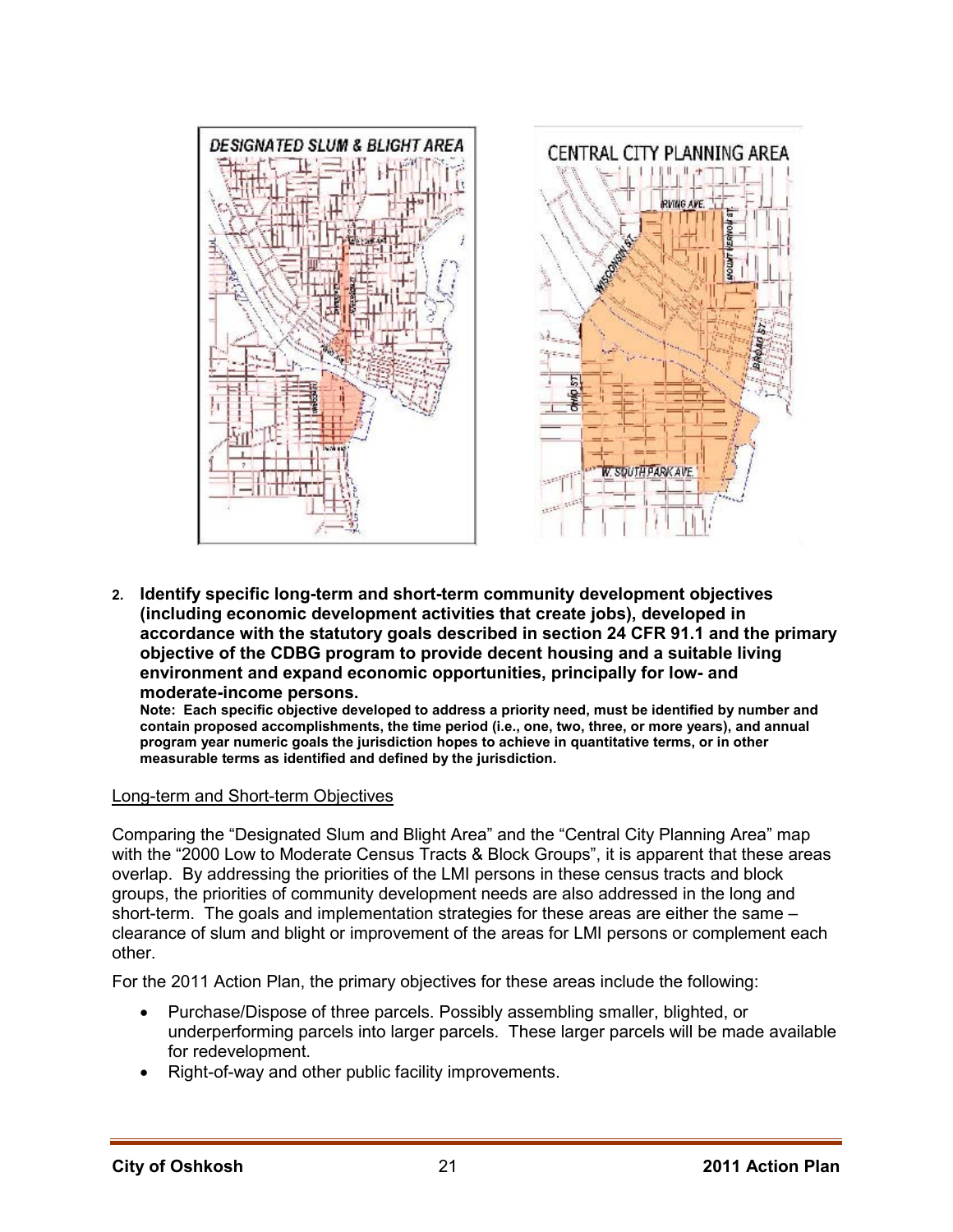End use in the Central City area will more often than not be a mix of housing and commercial uses. Depending on the area and need, the end use will create a mix of housing opportunities for mixed income households and/or job opportunities for persons of limited means.

Depending on the specific project, the accomplishments will either be annually reported under the activities of "Targeted Central City Development" or "Housing & Neighborhood Development" in the CAPER.

### **Antipoverty Strategy**

#### **1. Describe the actions that will take place during the next year to reduce the number of poverty level families.**

The City of Oshkosh provides indirect services to reduce the number of households with income below the poverty line. In considering factors affecting poverty that may be impacted by the existing housing programs of the City, the preservation of affordable housing with supportive programs, and services targeted to special needs populations (domestic violence victims, physically and mentally handicapped, elderly, etc.) benefit these populations.

By completing rehabilitation projects on owner-occupied and rental household units below the poverty line, the City will be reducing the housing cost burden to some extent for these households. The reduction in housing cost burden would result from actions that would reduce energy and repair costs to keep the home in habitable condition. The City recognizes that while this in itself will not increase the level of income of these households, it will make more household funds available to cover other expenses. Also, the rehabilitation loans have no repayment requirements until the owner sells the home; therefore, no additional cost burden is added to the household as a result of these zero-payment, zero-interest loans.

In addition, the City may require the loan recipient to attend a budget counseling session as a condition of the housing rehabilitation loan approval process. This requirement is based on the City's position that the rehabilitation loan is a partnership effort – the loan will allow the owner to make the house more livable and the owner will receive additional financial information that may reduce the possibility of the house falling into disrepair in the future.

The City recognizes that while budget counseling in itself will not increase the levels of income of these households, households may gain skills allowing them to be able to use their income more strategically in paying off debts, thereby lessening the financial burden on the household.

Approximately 15 household rehabilitation projects will be funded in 2011.

# **NON-HOMELESS SPECIAL NEEDS HOUSING**

### **PLEASE ALSO REFER TO THE NON-HOMELESS SPECIAL NEEDS TABLE IN APPENDIX**

### **Non-Homeless Special Needs**

- **1. Describe the priorities and specific objectives the jurisdiction hopes to achieve for the period covered by the Action Plan.**
- **2. Describe how Federal, State, and local public and private sector resources that are**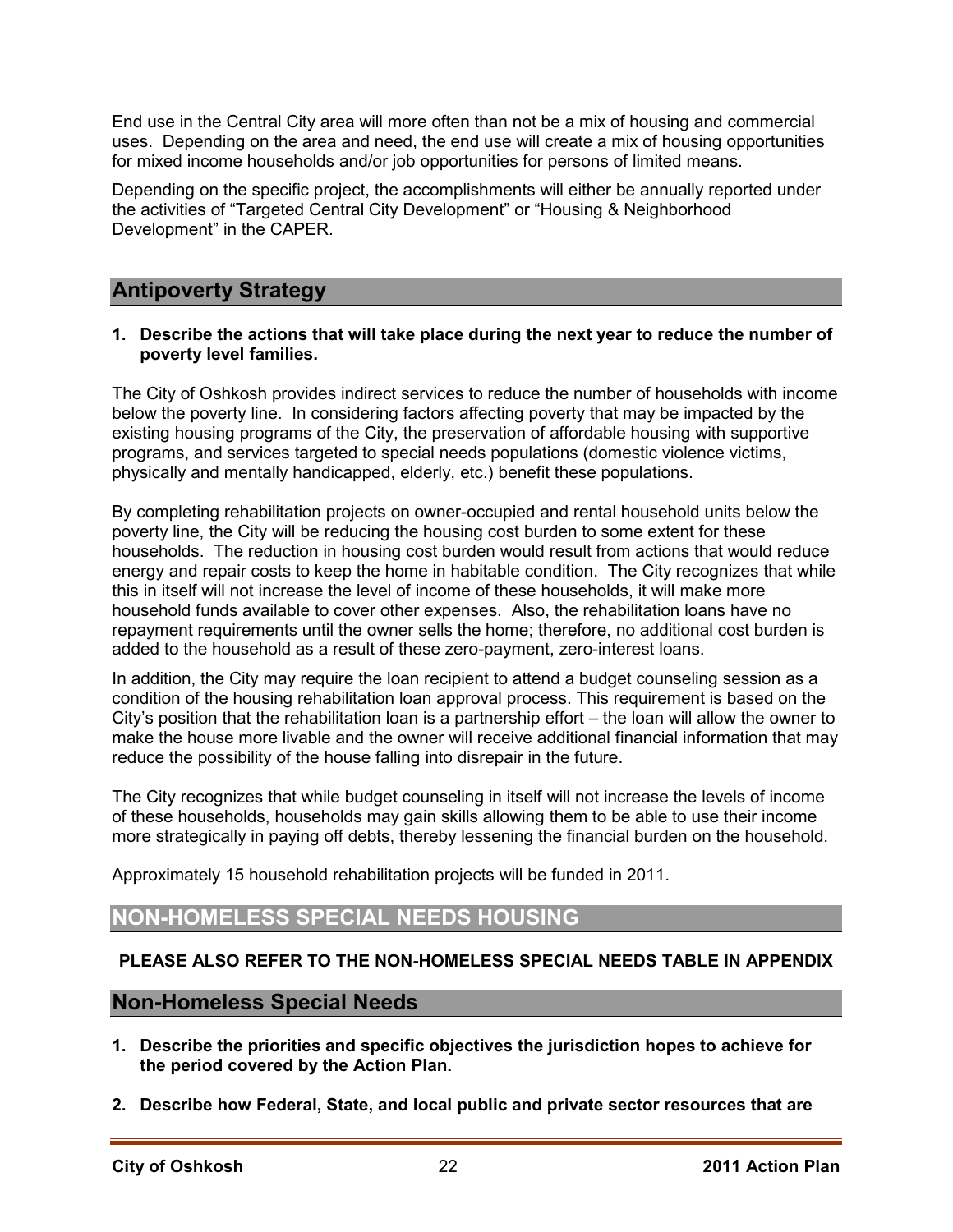#### **reasonably expected to be available will be used to address identified needs for the period covered by this Action Plan.**

The Non-Homeless Special Needs table shows housing and supportive services needed for various groups of persons. Priorities the City aims to meet include providing supportive services such as emergency housing assistance, elderly nutrition programs, and advocacy programs for disabled populations through the public services- funded Public Services Consortium.

In prior program years, the City has funded, through the Consortium, organizations such as the local American Red Cross Chapter, ADVOCAP-Elderly Nutrition Program, UW-Oshkosh Living Healthy Community Clinic and the Christine Ann Domestic Abuse Services Center, to meet its goals of providing services to these groups with special needs. The City will continue in 2011 to use the Consortium to allocate funds to public service agencies who address the needs for this population. Four agencies pool funds as part of the Consortium, including the City, Winnebago County, the Oshkosh Area United Way, and the Oshkosh Area Community Foundation. In 2011, pooled funds totaling approximately \$177,549, of this \$89,109 from CDBG funds will be used to assist eight different public service programs. Final allocations for the Public Service Consortium of 2011 CDBG funds are as follows:

| <b>Agency</b>                   | <b>Program</b>                            | <b>Allocation</b> |
|---------------------------------|-------------------------------------------|-------------------|
| <b>ADVOCAP</b>                  | Provide opportunities for women victims   | \$4,125           |
| "Project POWER"                 | of abuse to be self-sufficient            |                   |
|                                 | (employment & retention)                  |                   |
| <b>ADVOCAP</b>                  | Winnebago County Nutrition Program        | \$16,502          |
| <b>American Red Cross</b>       | <b>Bridges Emergency Assistance</b>       | \$12,376          |
|                                 | Program                                   |                   |
| <b>Christine Ann Domestic</b>   | <b>Emergency Shelter &amp; Advocacy</b>   | \$16,502          |
| <b>Abuse Services</b>           | <b>Services</b>                           |                   |
| <b>Oshkosh Area Community</b>   | Food & Nutritional Need Program           | \$16,502          |
| Pantry                          |                                           |                   |
| <b>Reach Counseling</b>         | Sexual Abuse Treatment Program            | \$1,650           |
| <b>Services</b>                 |                                           |                   |
| <b>UW-Oshkosh Living</b>        | <b>Living Healthy Community Clinic</b>    | \$16,502          |
| <b>Healthy Community Clinic</b> |                                           |                   |
| <b>Winnebago Conflict</b>       | <b>Mediation Services for LMI Oshkosh</b> | \$4,950           |
| <b>Resolution Center, Inc.</b>  | Residents                                 |                   |
| TOTAL                           |                                           | \$89,109          |

Funds for housing needs for non-homeless persons will not be directed specifically at some of these groups with special needs but these groups may benefit indirectly from the use of CDBG funds that meet housing needs and provide supportive services. For example, the City is not proposing any direct funding to persons with Alcohol and Other Drug Abuse (AODA) or HIV/AIDS, as requests have not been made for direct benefits to these groups; however, these groups may benefit from the City-funded public service agency and housing service activities through the Consortium and the Oshkosh Housing Authority, respectively.

Housing needs for persons with special needs will be met as they apply for rehabilitation loans. The City will continue to document, as it has in the past, the disability and elderly status of those receiving rehabilitation loans.